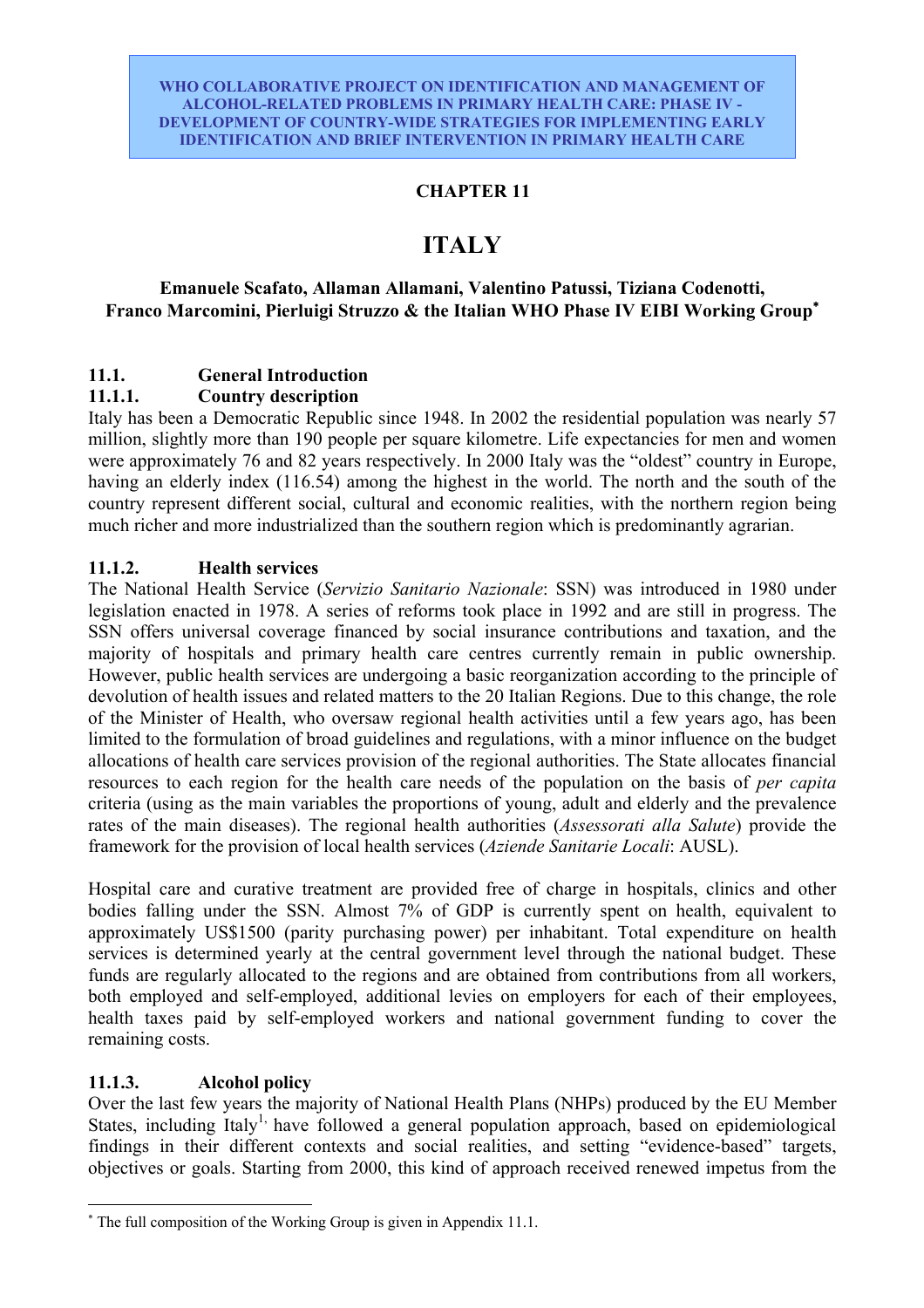suggestions of WHO *Health 21*, as well as from the documents, recommendations and programmes of the European Commission, Council and Parliament<sup>2-11</sup>.

The promotion of primary and secondary prevention, as well as programmes linked to alcohol abuse and related problems, found a formal implementation in Italy for the first time in the 1998-2000 NHP by means of two main targets to be reached within the year 2000:

- *To reduce by 20% the prevalence of male and female drinkers consuming respectively more than 40 gr. and 20 gr. alcohol a day;*
- *To reduce by 30% the prevalence of drinkers consuming alcohol between meals.*

As a consequence of the reduction in prevalence of people drinking alcohol at levels associated with an increased risk to health, a consistent decrease in the level of alcohol-related problems and diseases at the population level was expected. In order to reach these targets by the year 2000, a number of strategies and actions were identified in several areas (Information, Drink Driving, Legislation, Advertising, etc.). The most recent NHP in 2000-2003, while not setting new targets for alcohol, confirmed the previous approach by leaving it to regional autonomy to implement alternative strategies and programs, explicitly including early detection and brief intervention in the primary health care services of the SSN.

With different degrees of regional magnitude, alcohol represents, together with tobacco, one of the most important risk factors for the Italian population. In line with the *European Charter on Alcohol* (December 1995), the Ministry of Health set up a national committee to promote and develop an action programme based on the WHO European Alcohol Action Plan (EAAP). This committee includes representatives of several ministries, i.e., Social Affairs, Foreign Affairs, Agriculture, Justice, Labour, Finance, Industry, Education, and Transport, as well as experts and officers from the Ministry of Health<sup>12</sup>.

The promotion of primary and secondary prevention, as well as of programmes linked to alcohol abuse and related problems, has found full implementation in the 1998-2000 NHP and its two main targets mentioned above. In order to reach these targets, a number of strategies and measures have been identified, including:

- regulating the advertising of alcoholic products and disseminating explicit warnings as to their alcohol contents and potential harm to health;
- initiatives to reduce the alcoholic contents of drinks and to increase quality control;
- preventive information and education campaigns (at national and regional levels) aimed at reducing alcohol consumption among specific population groups, such as pregnant women and young people, and/or in specific social contexts, such as schools and barracks;
- initiatives to promote alcohol rehabilitation with the participation of general practitioners and to help heavy drinkers withdraw from drinking:
- measures to monitor and regulate the distribution and sale of alcoholic beverages in community settings, particularly at sporting and cultural events and in motorways rest areas;
- tax incentives to reduce alcohol consumption;
- more effective enforcement of regulations on limits to blood alcohol concentrations when driving;
- initiatives to promote a ban on the sale of alcoholic beverages to minors;
- reorganization of health services devoted to diagnosis, care and rehabilitation of alcohol problems;
- setting up of an epidemiological network for monitoring alcohol consumption and alcohol-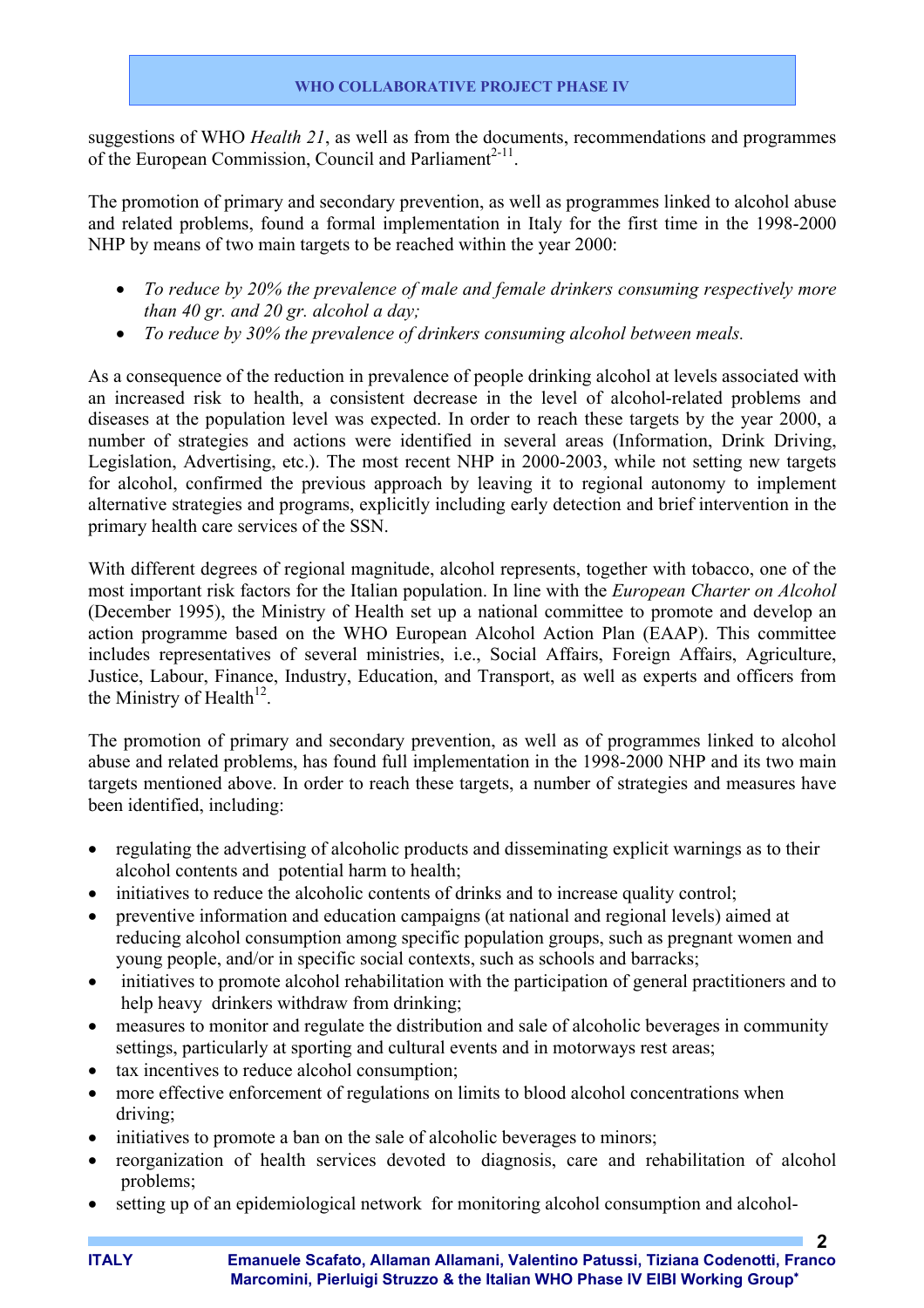related diseases (development of adequate indicators);

- reduction of the limits of blood alcohol concentration for safe driving;
- recognition and support for the work carried out by NGOs and self-help groups;
- possible introduction of alcohology in the teaching curricula of several faculties (medical, social).

Measures and regulations are being discussed in Italy to promote the prevention of alcohol misuse for under-age drinkers, and to delay the age of onset of use as well as preventing alcohol abuse<sup>13-23</sup>. A debate is also in progress concerning issues like the need for a code of practice on labelling, packaging and merchandising of alcoholic beverages. Moreover, a number of key barriers to progress in the specific implementation of evidence-based management of alcohol use disorders in general practice in Italy have to be taken into account<sup>24</sup>. The most important are:

- $\blacksquare$  lack of financial incentives for GPs
- lack of a specific National/Regional programme for general practice and PHC
- co-operation among addiction services and formal links with GPs are still to be promoted
- lack of "evaluated" results to prove the efficacy of the chosen pilot strategy
- the idea of submitting to evaluation the effectiveness of HP strategies by health authorities and administrators is still missing

Italy is the first country in the European Region to achieve the target set by the *WHO Health for All* strategy of a 25% reduction in per capita alcohol consumption during the period  $1980-2000^{13}$ . Italy reduced per capita consumption by 36% during this period (see Table 11.1). The decrease in average alcohol consumption was due mainly to wine, as well as to a decrease in spirits consumption. Beer consumption increased steadily throughout the period.

# **TABLE 11.1 ABOUT HERE**

Some useful indicators available from ISTAT (National Institute of Statistics), which carries out annually a nationwide health survey of lifestyles, are the prevalence by sex, age (14+) and geographical distribution of wine consumers, beer consumers, consumers of alcoholic beverages between meals, consumers of more than a 1/2 litre of wine, consumers of more than 1/2 litre of beer. According to these indicators, during the period 1998-2000, together with a decrease in *per capita* consumption, there were increases in the above-mentioned ISTAT indicators:

- a) an increase in the prevalence of drinkers, indicating that the number of people exposed to alcohol-related harm and risk has widened, particularly among adolescents and females. (From the 1998 baseline, the 2000 year overall prevalence of abstainers dropped from 13.9 to 12.8% for males and from 38.6 to 36.4% for females. Accordingly the number of drinkers increased from 86.1 to 87.2% and from 61.4 to 64.6% for males and females respectively. More detailed statistics from OSSFAD can be found at the link http://www.ossfad.iss.it/alco/imgs/Tabe.gif, http://www.ossfad.iss.it/publ/ppdf/0009.pdf and http://www.epicentro.iss.it/focus/alcol/alcol.htm);
- b) a constant and progressive increase in beer drinkers (particularly among teenagers);
- c) an increase in the number of women drinking more than ½ litre of wine daily (and beer for young people)
- d) an unexpected upward trend reflecting a change in the traditional modalities of consumption towards drinking between meals and progressively away from the "Mediterranean" habit of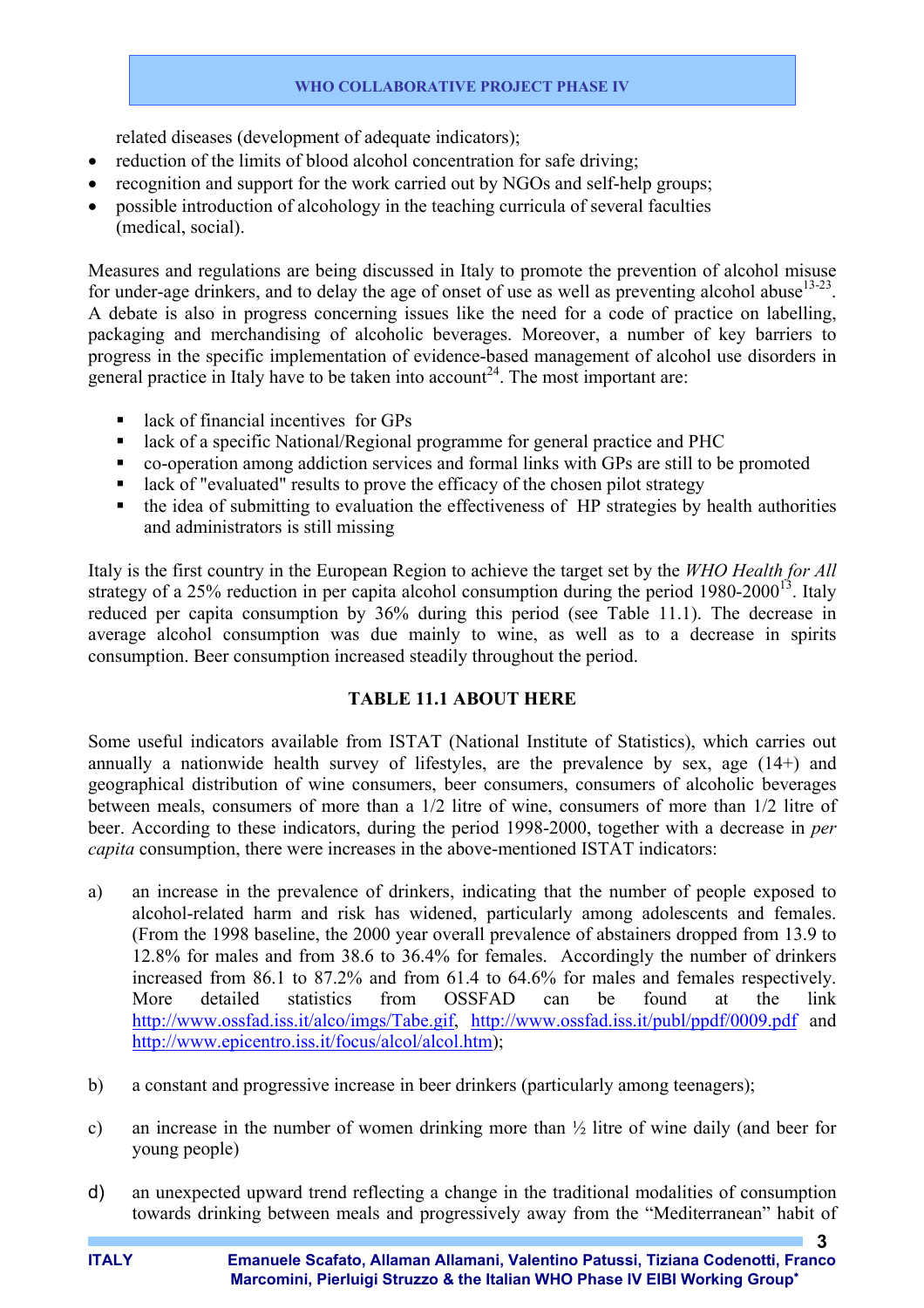consuming moderate quantities of wine at meals (see Tables 11.2 and 11.3). For young people, this means that alcohol (mainly beer and spirits) is mainly drunk, not as a "food" as it was previously culturally and traditionally regarded, but increasingly as a substance to be consumed outside family or formal control and according to well-established modality of binge-drinking observed in northern European countries.

This last trend sheds a new light on the dynamic of alcohol consumption within the Italian population, calling for a major effort to respond to an emerging culture, apparently widespread among the younger population, linked to new modes of consumption that appear much more unhealthy than before<sup>25-32</sup>. Furthermore, an in-depth analysis of the prevalence of drinkers according to the different variables investigated in 1998 in the ISTAT survey confirms a worrying change in youth's attitudes towards alcohol consumption, resulting in a better understanding and the need for a renewed effort to set and monitor targets specifically aimed at reducing risk among the younger generation.

The number of alcohol abusers in Italy is estimated at 3½ million, with one million alcoholics; only a small proportion of them (less than 30,000) is currently under treatment in the public health services. A consistent proportion of alcoholics is currently under treatment within private health or self-help organizations.

# **TABLES 11.2 AND 11.3 ABOUT HERE**

The level of attention of the Ministry of Health and of the Italian Government has been recently increased as witnessed by the first Annual Report of the Minister of Health to the Parliament (http://www.ministerosalute.it/dettaglio/phPrimoPiano.jsp?id=204) and by the specific web pages published by the Italian Government

(http://www.governo.it/GovernoInforma/Dossier/alcol\_relazione/presentazione.html), also on the occasion of the Alcohol Prevention Day in year 2004

(http://www.governo.it/GovernoInforma/Dossier/alcol\_prevenzione/index.html) and 2004.

The emerging trends and the epidemiological findings<sup>33-38</sup> strongly contributed to a demand for the National Health Plan 2003-2005 to renew the effort to implement actions and strategies that can help in the following areas:

- promoting healthier lifestyles and habits (life skills);
- tackling misleading risk-taking cultures
- improving settings (family, schools, communities)
- strengthening health protection of vulnerable groups
- decreasing "gradients" within and between groups (inequalities in health) and reducing harm
- ensuring a wider range of initiatives devoted to the early detection of alcohol abuse.

This last policy has been the common ground of specific activities<sup>39-48</sup> carried out at the local level and of four different projects carried out in Italy in four different areas over the last few years and these have produced findings that are being evaluated in drafting a forthcoming National Strategy aimed at including early detection and brief intervention activities in the daily work of the Italian NHS General Practitioner. (Two of these projects subsequently combined to share methods and collect data – see Section 11.4. below.) All these projects were carried out in the framework of the WHO Phase IV Project under the national coordination of the *Istituto Superiore di Sanità* and represent a valuable scientific programme to produce the evidence-base for shared utilisation at the international level of common instruments and methodologies to contribute to the reduction of alcohol-related risk and harm in individuals and society.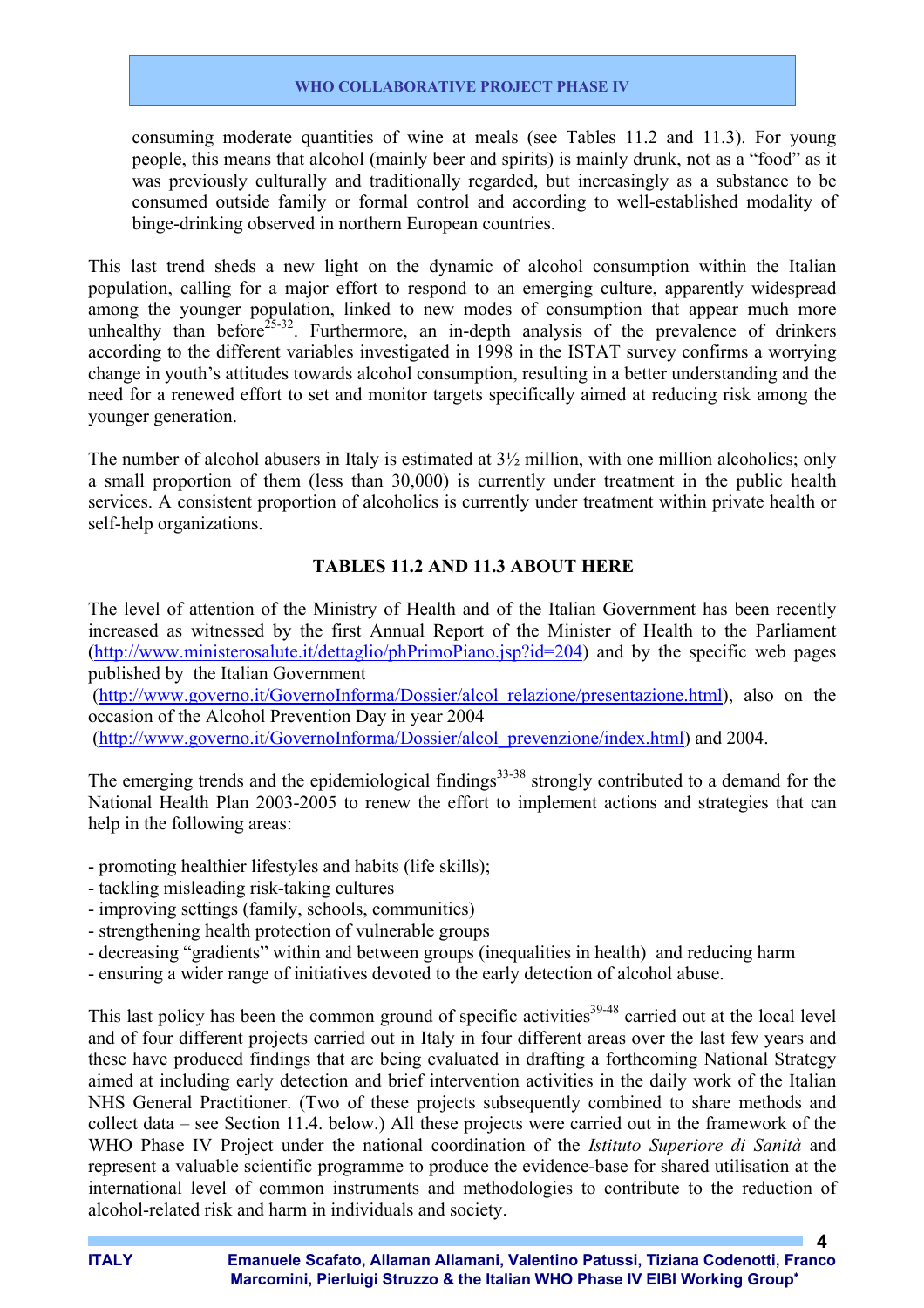The following sections of this chapter will examine the results of these projects. Full membership of the Italian Phase IV working group may be found in Appendix 11.1.

# **11.2. Florence 1 Unit: Northern Chianti & Scandicci Project**

# **11.2.1. Introduction**

In the city of Florence (about 400,000 inhabitants) and its metropolitan area (about 900,000 inhabitants in all), there has been a focus on alcohol consumption and related problems by both researchers and clinicians since the second half of the 1970s. At that time, one of the first Italian surveys was carried out<sup>49</sup>, followed by another four-part survey on the topic of alcohol and the workplace<sup>50,51</sup>, and the creation of both in- and out-patient programs and school educational programs, as well as the planning and implementation of a community alcohol action project in the district of Rifredi within the city itself (1992-1997)<sup>52,53</sup>. Health professionals from the Careggi Hospital in Florence also took part in the WHO Phase III study.

With regard to the WHO Phase IV Project, the contiguous areas of Scandicci and Northern Chianti, situated along the belt surrounding Florence southwards and westwards, were identified following an interest in prevention of alcohol problems shown at the same time (1998) by both Scandicci Municipality and Leonardo, an association of local general practitioners. Therefore the *Scandicci* and *Northern Chianti* Project (Florence 1 Project) is made up of two components:

- (A) the first component is the WHO Early Identification and Brief Intervention (EIBI) program implemented in the five Chianti municipalities of Impruneta, Tavarnelle, Barberino, Greve, and Bagno a Ripoli through a number of GPs applying the WHO study among their clients; minimal communication strategies with the Municipality authorities were added;
- (B) the second component consists of both an EIBI program engaging other GPs in the same association and a full Community Alcohol Action Project (CAAP) in the town of Scandicci. The latter was been implemented between 2000 and 2004, while the EIBI part, that had begun in 2002 with alcohol training for all health professionals involved in the study, started in 2004 and will end by 2006.

Implementation of EIBI in (A) and (B) is contemporary.

This project has contacts with the other Italian projects that are part of WHO Phase IV. It is coordinated with the EIBI project in Friuli Venezia Giulia (see Section 11.3. below) and also with the other project in the north-west surroundings of Florence (Florence 2, see Section 11.4. below).

# **11.2.2. Customisation**

In Italy it is unusual for primary health care professionals to ask their patients straightforward questions about their drinking habits, since the context would be interpreted by both parties as investigating the issue of alcoholism. In practice, the doctor might become judgemental and the patient might feel offended.

Therefore the chief investigators, including the GP representative involved in the project planning, decided that proposing to use all direct questions from AUDIT would risk making the project unsuccessful. Instead, a simplified *Alcohol Card* drawn from AUDIT, that had already been tested in general population surveys in Tuscany, was agreed on; it asks how many glasses of each type of alcoholic beverage and how frequently were drunk per day, whether the patient drinks outside meals (indicating a drinking behaviour which tends to deviate from cultural norms in Italy), how frequently he or she had six or more drinks per occasion, and if somebody had ever suggested to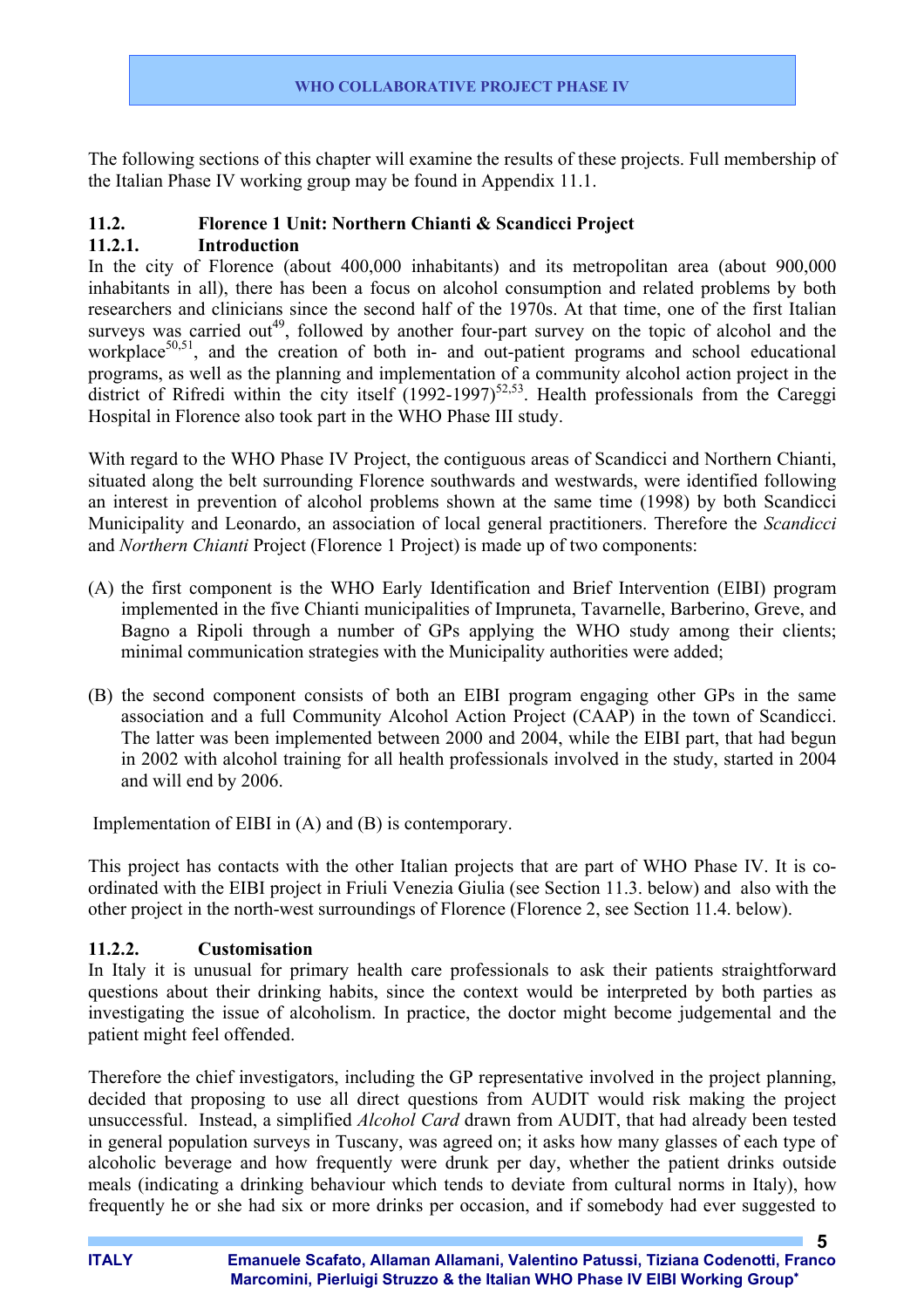him/her cutting down or stopping. Also blood tests of high-risk drinkers (SGPT, gamma-GT, MCV, triglicerides) are recorded .

A 4-page leaflet, *Check Your Alcohol Intake*, developed from educational material used in the Rifredi alcohol community project, was also prepared by the investigators and accepted with minor changes by GPs during the training day. It is to be handed out to risky drinkers. It reminds one of the alcohol content of the different types of beverages and the high-risk levels, and suggests recording alcohol intake daily.

A *Communications Skills Training Program* for the helping professions, developed in Florence during the 1980s by a team appointed by Regione Toscana Health Authority<sup>54</sup> and succesfully used among a range of health professions, was simplified for incorporation in the Brief Intervention guidelines.

The aim of a focus group with GPs attending one-day training was how the *Alcohol Card,* the *Check Your Alcohol Intake* leaflet and the *Communication Skills Brief Intervention* pack could work in the GP's office during the WHO study period. On a whole, GPs accepted the Brief Intervention pack and recommended minor changes both to the card and the leaflet.

### **11.2.3. Reframing**

Among Italian GPs both knowledge and practice in the alcohol field are lower than in other medical disciplines and may be lower than among other PHC professionals<sup>52</sup>. Therefore, any alcohol program whose aim is to involve physicians must focus primarily on education. Also, drawing on the observation of the failure of expert-lead educational programs addressed to doctors when the subject is not spefically biological, the investigators assumed that the best way of motivating GPs to participate in alcohol training would be if they were actively part of the training organisation and perhaps of the teaching team, rather than just the target of an educational program. Luckily enough, at the end of the 1990s, there occurred the birth of *Leonardo*, one of the few GP co-operatives or associations of family doctors in Italy; this has gathered together dozens of physicians in the greater Florence area and sets both practical and educational goals for its members. An innovative project such as this one, promoted by WHO, was sufficiently attractive *per se* to the *Leonardo* whose president was invited to join the team of investigators and who accepted.

In 2001 the *Leonardo* GPs in the project areas who were part of the co-operative numbered 32 and their clients amounted to 41,600 in total, as shown in Table 11.4 below:

| <i>Municipality</i> | Number of GPs<br>(2001) | Number of Clients<br>2001 |
|---------------------|-------------------------|---------------------------|
| Scandicci           | 15                      | 19,500                    |
| North Chianti:      |                         |                           |
| Impruneta           |                         | 9,100                     |
| Tavarnelle          | 3                       | 3,900                     |
| Barberino           | 2                       | 2,600                     |
| Greve               | 2                       | 2,600                     |
| <b>B.a Ripoli</b>   | 3                       | 3,900                     |
| Total               | 32                      | 41,600                    |

# **TABLE 11.4**  *Leonardo* **GPs and their clients**

**ITALY Emanuele Scafato, Allaman Allamani, Valentino Patussi, Tiziana Codenotti, Franco Marcomini, Pierluigi Struzzo & the Italian WHO Phase IV EIBI Working Group**<sup>∗</sup>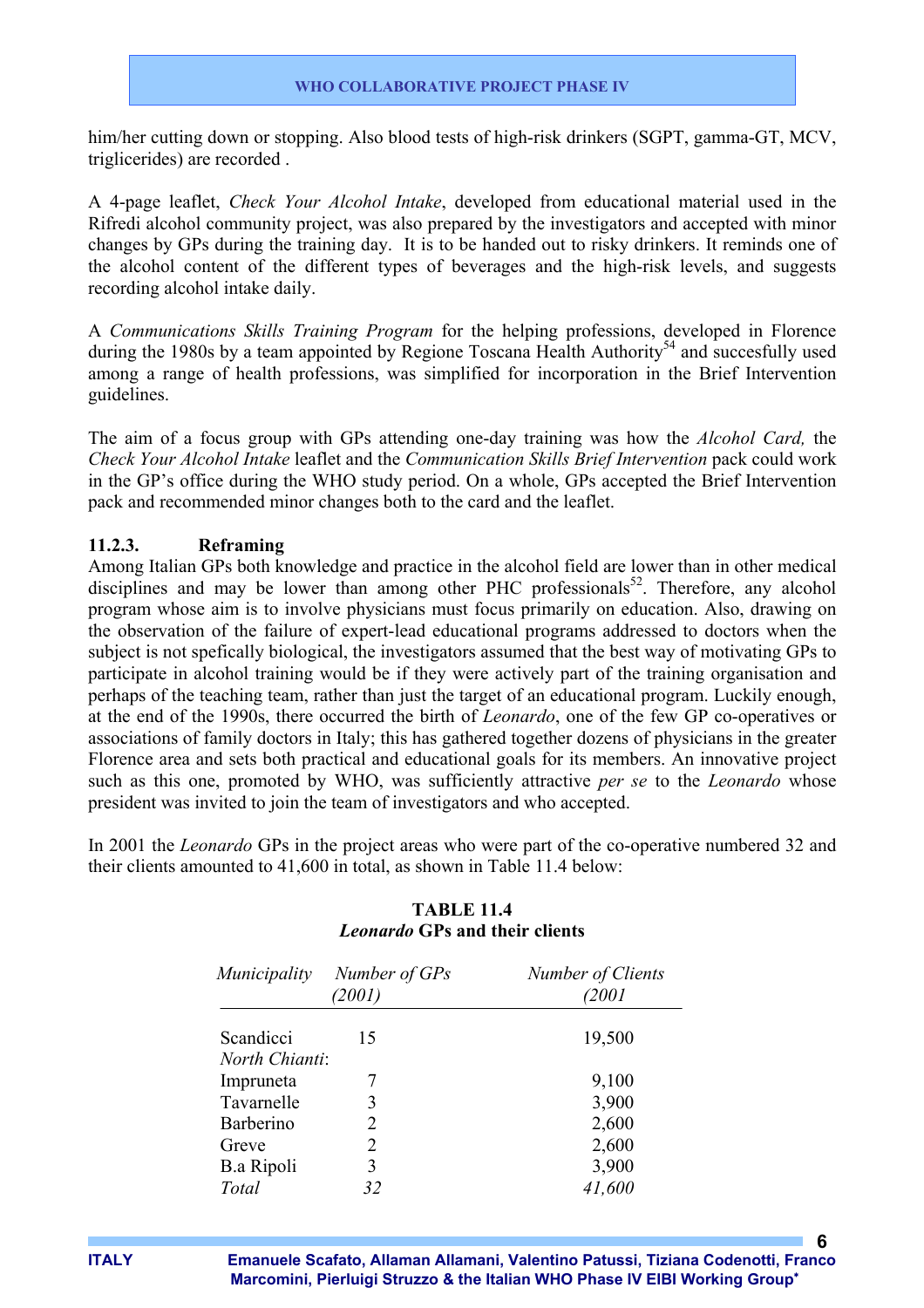### **11.2.4. Strategic Alliance**

Building alliances has been a long process, due both to the bureaucracy of the local alcohol institutions and to the relatively low concern among health administrators regarding the issue of alcohol problems.

Initiated by the Florence Health Agency Alcohol Centre in 1998-1999 with the agreement of *Leonardo* GPs co-operative, the process involved the Florence Health Agency Education Unit, both the Addiction Department and the Florence Health Agency Management, and the Scandicci Municipality. WHO Europe contributed to moving the process forward by making the project official via the Italian Ministry of Health in 2001.

Community action in Scandicci started in 2000, while the EIBI program began in June 2002 with alcohol training for GPs. After the project began in 2000, the following agencies entered the alliance:

- the Municipality Police
- the community network of pharmacies
- the local branches of nation- or region-wide associations: a) *COOP* Consumers; b) *Slow Food*, gourmets aiming to educate people how to eat and drink; c) *Humanitas*, a volunteer association
- the town shopkeepers' association, two associations for youngsters, one catholic parish
- the Florence College of Physicians (*Ordine dei Medici*) and the Family Medicine Scientific College (SIMG)
- the local Health Care Addiction Unit. (Due to overlapping of alcohol prevention activities between the unit and the Alcohol Center, this alliance transpired to be ambiguous on some occasions.)

# **11.2.5. Demonstration Project**

The two components of the Project, that is (A) only EIBI in the 5 northern Chianti towns, and (B) EIBI plus the Community Action Alcohol Project in Scandicci, provided the context to evaluate whether the EIBI program needs to be supported by other community actions to make its impact on the population successful.

# **11.2.5.1. Early identification and brief intervention (EIBI) in Northern Chianti and Scandicci**

#### *Training for GPs*

A 2-session alcohol training program for GPs was planned in 2000 by the Florence Health Agency Alcohol Centre and the *Leonardo* GPs co-operative. It was agreed that, even though a greater number of sessions could be more profitable, the very busy doctors would not be able to attend more than 8 hours of education on this topic. The aim was to inform doctors about the extent of risky drinking so that they could take action for their patients' health, and to involve them in the WHO Phase IV project. A few subsequent meetings with two local Addiction Units, the Florence Health Education Unit and the leader of WHO Phase IV Florence 2 project resulted in a common document endorsed by the Florence Agency Health Manager in 2001.

Training for GPs in the Scandicci and Northern Chianti municipalities was organised by the Florence Family Medicine Scientific College (SIMG) and took place on Saturday, 29 June 2002 in the premises of the Florence College of Physicians. Attending physicians obtained credits from the Italian Health Ministry. Teachers came from the Alcohol Centre and the tutor was from SIMG. The methods included lectures, role-plays, group and plenary discussions, and focus groups. The following were the aims, objectives and contents of the two sessions: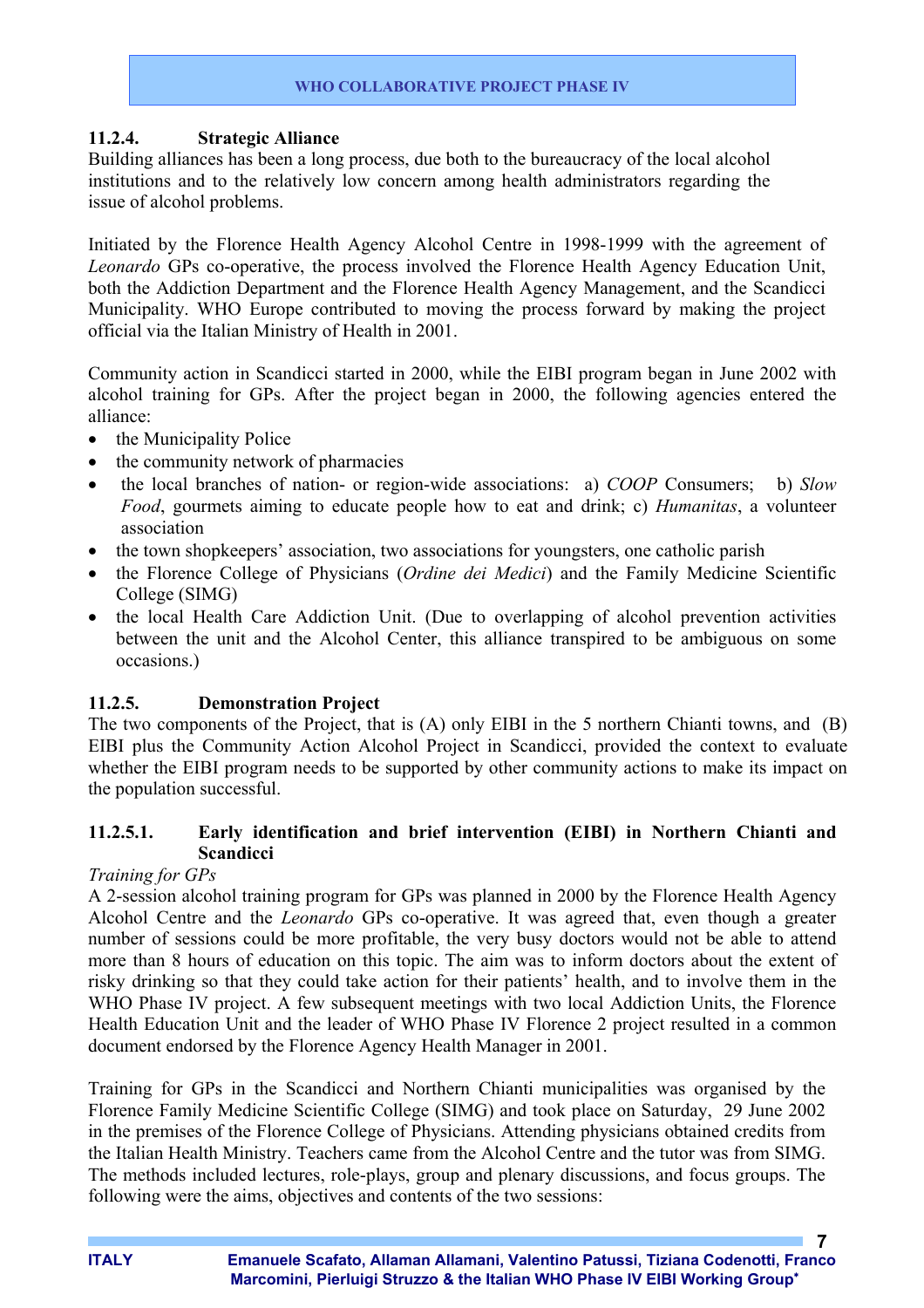| Session one                               |                                                                         |  |  |  |  |  |  |
|-------------------------------------------|-------------------------------------------------------------------------|--|--|--|--|--|--|
| $Aim$ :                                   | to inform GPs about alcohol-related problems among their patients       |  |  |  |  |  |  |
|                                           | <i>Objectives:</i> identify risky drinkers and alcohol-related problems |  |  |  |  |  |  |
|                                           | use communication skills to educate patients how to reduce or stop      |  |  |  |  |  |  |
|                                           | drinking if necessary                                                   |  |  |  |  |  |  |
| Contents:                                 | early identification of hazardous alcohol drinkers vs alcoholics        |  |  |  |  |  |  |
|                                           | biological markers                                                      |  |  |  |  |  |  |
| Communication Skills & Brief Intervention |                                                                         |  |  |  |  |  |  |
| Session two                               |                                                                         |  |  |  |  |  |  |
| $Aim$ :                                   | to inform GPs about Phase IV and consequently take action               |  |  |  |  |  |  |
| <i>Objectives:</i>                        | understand the meaning of a local alcohol prevention approach           |  |  |  |  |  |  |
|                                           | adapt and share the EIBI principle                                      |  |  |  |  |  |  |
| Contents:                                 | the WHO Phase IV Project                                                |  |  |  |  |  |  |
|                                           | the local prevention project and its planning                           |  |  |  |  |  |  |
|                                           | focus groups: tailoring diagnostic and educational tools.               |  |  |  |  |  |  |

Forty-three GPs, including a few from districts other than the study areas who had not taken part in earlier phases of the WHO Collaborative Project, attended, demonstrating a high level of interest. The conventional daily limit of 40g alcohol for men and 20g for women to divide moderate from high-risk drinking caused some surprise among the participants. The comparison between pre-test and post-test showed that participants improved their knowledge about alcohol, the average score per person increasing from 64% at the beginning to 76% at the end of the day (maximum score=100%). According to the results of a questionnaire completed by participants, 49% considered the training as relevant or very relevant, while 30% said it was rather relevant; 59% rated it as good or excellent; and 57% as effective or very effective. Depending on the particular question, between 4 and 9 physicians (11-21% of respondents) were critical of the training. Participants were also invited to take part in one of three parallel one-hour focus groups led by three experts and aimed at customising the EIBI package (see above). At the end of the day trainees agreed to incorporate a customized version of the WHO Phase IV package into their practice at the start of the Project. A further meeting focused on implementing the package was planned just before the EIBI program was scheduled to start in 2004.

# *GP intervention*

A protocol on how to implement EIBI was agreed among the project chief investigators, including the chief of the *Leonardo* co-operative:

- a) All GPs involved in the EIBI must have been trained in the Alcohol Training for General Practitioners;
- b) A short seminar with GPs should take place just before the start of the EIBI programme. On that occasion GPs would fill in a questionnaire to express their views on alcohol-related problems among their patients;
- c) A random sample of clients (18-75 years) at GPs' offices would be enrolled in the study; they shall be given the *alcohol card*. After a patient has turned out to be a risky drinker, he/she should enter a 12-month EIBI *brief intervention*, i.e. receiving:
	- a baseline and 6- and 12-month educational intervention by the GP aimed at modifying the client's drinking behaviour
	- baseline and 6- and 12-month blood test and a 4-page leaflet informing about the risk of alcohol
	- a 3-month clinical follow up.
- d) The interaction between physicians and their patients should be randomly evaluated by means of both a self-report questionnaire and a videotape focusing on communication;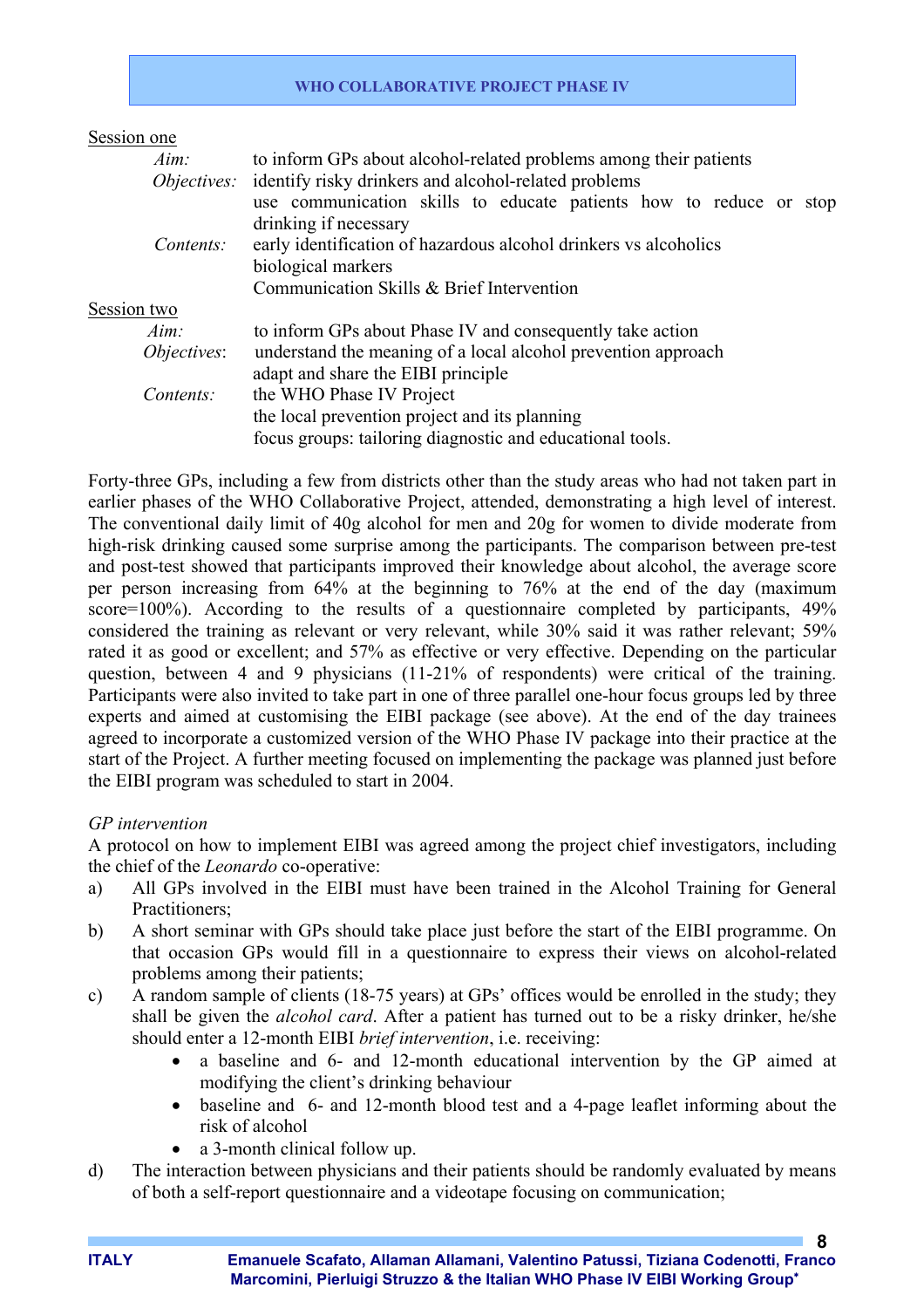e) The quantitative evaluation should rely on intervention rates and community diagnoses of alcohol-related disease. The qualitative evaluation should rely on interviews with key people in the community.

### *Training for PHC professionals other than GPs*

A 6-day alcohol training program on prevention for PHC health professionals and employees was successfully implemented in Scandicci during one semester between 2002 and 2003. It was a component of a longer program started at the beginning of 2002 as part of the Scandicci Alcohol Community Project that also included training on the topic of treatment of alcohol dependence. Its methods included lectures, role-play and group discussion. Aims, objectives and contents were the following:

| $Aim$ :            | to increase concern among PHC professionals about alcohol-related         |
|--------------------|---------------------------------------------------------------------------|
|                    | problems among their clients and get them involved in early               |
|                    | identification of risky drinkers and related brief intervention           |
| <i>Objectives:</i> | improve communication skills with clients                                 |
|                    | identify risky drinkers and alcohol-related problems and motivate them to |
|                    | change their drinking habits                                              |
|                    | co-operate with GPs and existing alcohol services                         |
| Contents:          | communicational skills                                                    |
|                    | risky alcohol drinkers and alcoholics local prevention projects           |
|                    | customising diagnostic and educational tools                              |
|                    |                                                                           |

About 20 professionals (midwives, nurses, community nurses, employees) attended, showing high interest. A noteworthy change observed was a shift from the attitude of identifying drinking alcohol with alcoholism to the idea of risky drinking. Some participants decided to add a few simple Q/F questions to their routine health records and agreed to co-operate with GPs.

#### **11.2.5.2. Community Action Alcohol Project in Scandicci**

In 1997 the Alcohol Centre and the Education Unit of the Florence Health Agency developed and proposed to the municipality of Scandicci an intersectoral, multi-component community alcohol prevention project. The project was endorsed in 1998 and fully formalised in 1999. Since the town was too large for the project, only 3 out of 6 districts were chosen by the town council, totalling 21,851 residents (June 1999).

A *Project Promotion Group*, intended to support the development of the project, was appointed in 1999 and included representatives of the three local Municipality Districts, the Municipality of Scandicci and the Greater Florence School System. In this context, the task of the Alcohol Centre professionals was to: (a) facilitate community interactions; (b) evaluate the baseline, process and outcome phases; (c) be available as experts on issues of alcohol and food.

The aim was to promote "responsible drinking" and prevent alcohol-related problems in the sectors of health, education and road traffic. The objectives were: (a) people in the community to acknowledge both the benefits and the risks of alcohol; (b) school teachers to produce educational tools together with their students; (c) PHC professionals to be able to reduce or stop their patients' risky drinking; (d) community personnel to be mobilised. The method was the following: (a) facilitating interactions in the community and activating local resources to carry out preventive initiatives; (b) planning local training courses; (c) spreading messages produced within the community itself; (d) ensuring that all messages from each sector of the project were circulated in appropriate ways and informing the local media about all phases of the project.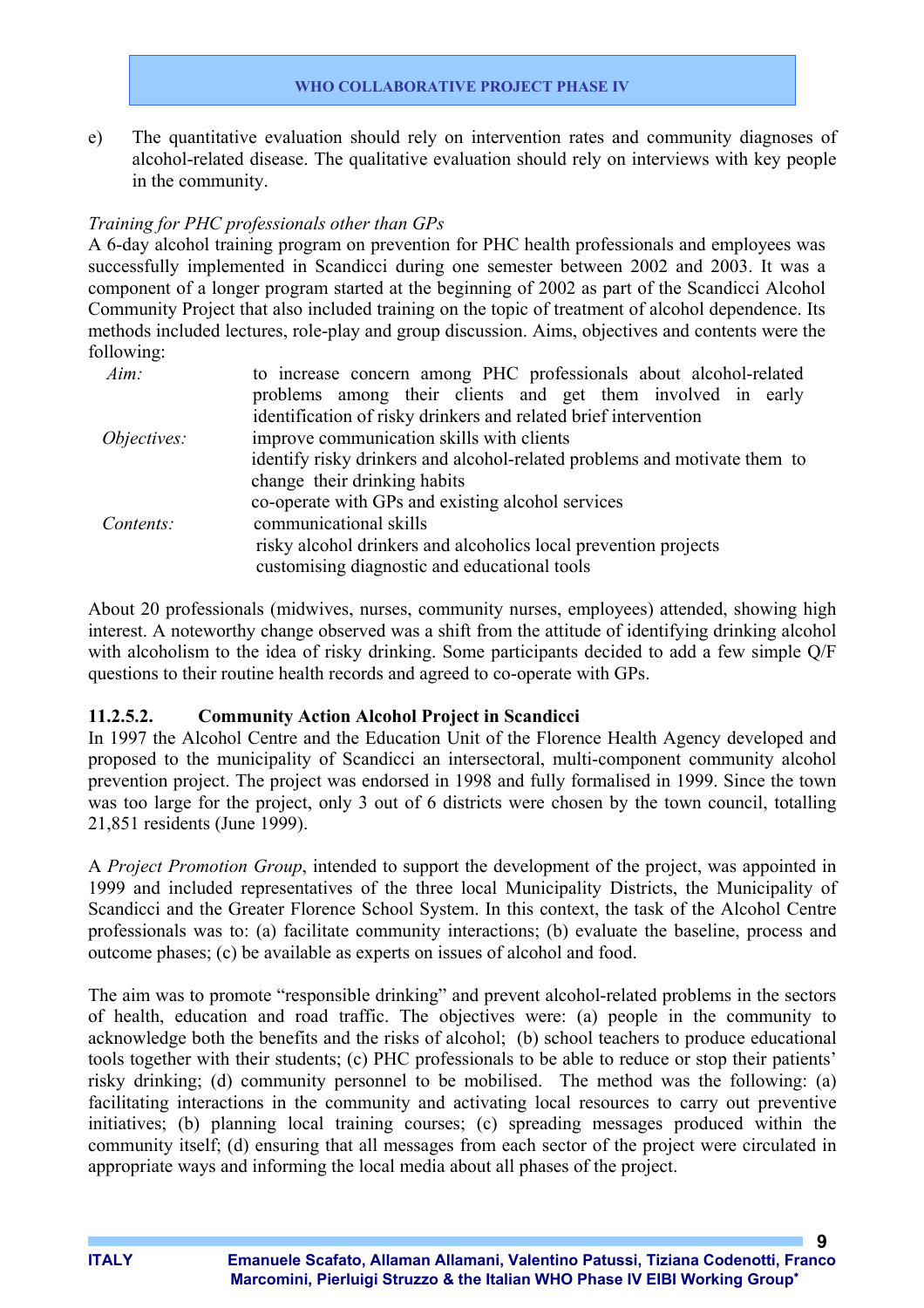A needs analysis on 154 community key persons from 33 institutions or groups interviewed through 19 focus groups and 13 individual interviews indicated that there was concern about alcohol abuse, especially regarding young people, alcohol-related violence within the family, drinking and driving, and problems of public order. The traditional drinking pattern (i.e., having wine at meal-times) was sometimes seen to be changing. The results were fed back to the community together with an information booklet.

A 19-member Co-ordinating Committee was established to support initiatives, including local institutional and volunteer organisations and groups. Among the initiatives successfully completed during the years 2000-2003 were:

- i) three school projects (2001-2002) carried out by 18 elementary and middle school teachers who had attended a 2-year communication skills training programme: (a) watercolor community workshop; (b) collection of local stories about eating and drinking ; (c) drawings on food and drinking. A limited number of the drawings by 320 pupils were displayed in 2001-3 in Scandicci at a Spring exhibition and at the Scandicci October fair;
- ii) six thousand Alcohol Carousels, card disks giving information about the limits and risks of alcohol, were distributed in shops, markets, schools, chemist shops and GP offices during Spring 2002. People who used them showed great interest in the issue;
- iii) a one-day alcohol training for policemen in 2000;.
- iv) two movies on alcoholism, risky drinking and eating, shown in one parish theatre at the end of 2002;
- v) newspaper or TV coverage of the local events in the project on a few occasions.

# *Epidemiological baseline evaluation*

In February 2001 a convenience sample of 299 persons in the community area of Scandicci as well as in the Northern Chianti area were interviewed by telephone in a collaboration with the Tuscany Regional Health Agency. The average alcohol consumption *per capita* per day in Scandicci was 13.4g and in Northern Chianti 12.5; this is somewhat less than indicated by national statistics (15.8g in 2000 according to World Drink Trends). As expected, wine was the most popular beverage, being about 82% of all the alcohol consumed. In Scandicci 11.7% of people and in Northern Chianti 9.7% were to be considered *at risk* since they drank more than 40g per day if men or 20g if women. These percentages parallel those in other contemporary Tuscan surveys. Abstainers in Scandicci were 13.6% (men) and 25.7% (women); and in Northern Chianti, 18% and 30% respectively.

# **11.3. Martignacco Unit: Municipality of Martignacco Project (Region Friuli Venezia Giulia)**

# **11.3.1. Introduction**

This section of the chapter will mainly underline the importance of the role that municipalities can play, not only in promoting healthy lifestyles but also in proposing innovative projects leading to useful changes in primary health care services.

After the newly elected administration of the Municipality of Udine resigned from the WHO Collaborative Study in 1999, the smaller Municipality of Martignacco decided to continue this work in PHC and to propose the integration of risky alcohol consumption activities with smoking cessation strategies. This political decision was taken because of previous experience in preventive community projects and the conviction that mayors have a leading role in public health. General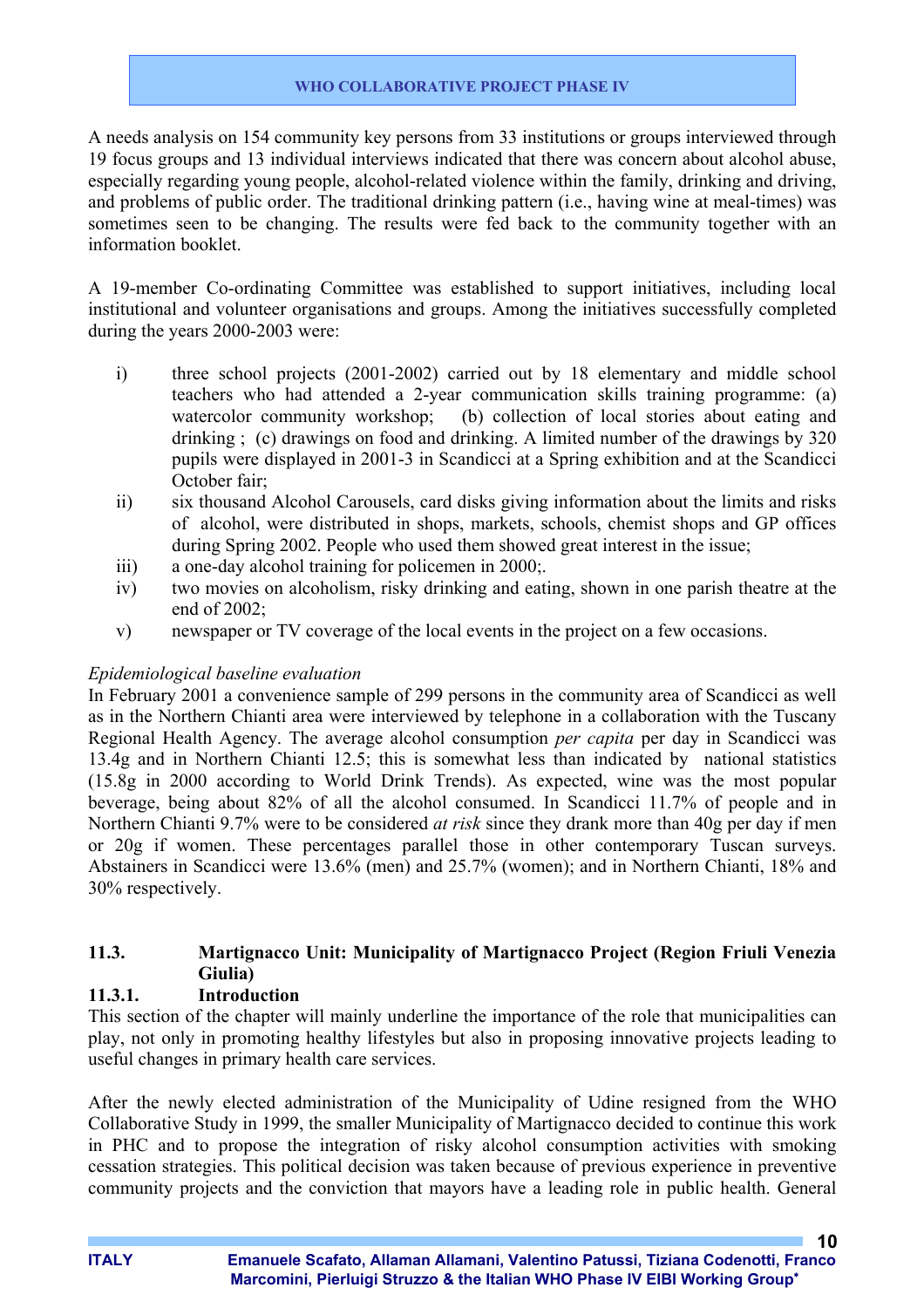practice can be the ideal setting to make connections between the scientific and policy-making worlds.

As will be more clearly explained below, the study area is still represented by the primary care work located in the city of Udine but enlarged by the surrounding small municipalities to form a total of about 120,000 inhabitants. The control group is the city of Gorizia and its surrounding towns. This section summarizes the work carried out by both administrations.

### **11.3.2. Customisation**

In 1998 the Municipality of Udine, in partnership with the *Vlaams Instituut* in Brussels, successfully applied for EU funding to enable six other participating countries (Belgium, Slovenia, Bulgaria, Hungary, Russia and Latvia) to create a common method for carrying out qualitative research - the ECAToD Project (an exchange of methodology between EU countries, newlyindependent states and CCE to define essentials of **E**uropean **C**ommunity **A**ctions supporting primary health care action against **To**bacco consumption and hazardous **D**rinking). This project created the basis for a common approach to Delphi and Focus Group methodologies and stimulated links between the PHC setting and the local community in its wider meaning (see also Chapter 1).

The specific aims of the customization phase were set by a group of experts, mainly taking into consideration the public administration's point of view (see Table 11.5). The following activities were carried out:

- i) Focus groups
- ii) Delphi study
- iii) A survey to validate the AUDIT questionnaire

# **11.3.2.1. Focus groups**

*Guidance Notes on Focus Group Methodology* were prepared by Dr. Leo Pas, Dr. Pierluigi Struzzo and Professor Nick Heather and were adapted for use by investigators in the WHO Phase IV study. (See Phase IV Study Protocol, especially sub-section 4.1.1 of the Protocol on "Focus Groups", [pp.6-7] for a full understanding of the context of these notes. Focus groups are also mentioned in sub-section 4.4 of the protocol on "Customization of EIBI Training" [p.20] and in Section 5 on "Reframing Understanding of Alcohol Issues" [p.23].) A total of 8 focus groups were carried out (GPs, young people, smokers and ex-smokers).

# **TABLE 11.5**

#### **Aims of customisation according to the ECAToD objectives**

*To analyze and compare each participant's primary health care service situation/projects in respect to the prevention and early diagnosis of alcohol health-related problems To assess availability of epidemiological data of participants' health services To define adequate measures for evaluating future community action programmes To define the essentials of community action and support for primary health care as a tool to create more efficient health care systems in the proposed field To define the essential elements of success for such community action programmes To develop proposals for implementation programmes in all participating countries*

*GPs*: The recruitment phase was difficult; out of 20 invitations only 8 participated. There was general agreement on the difficulty in dealing with alcohol-related problems within the office.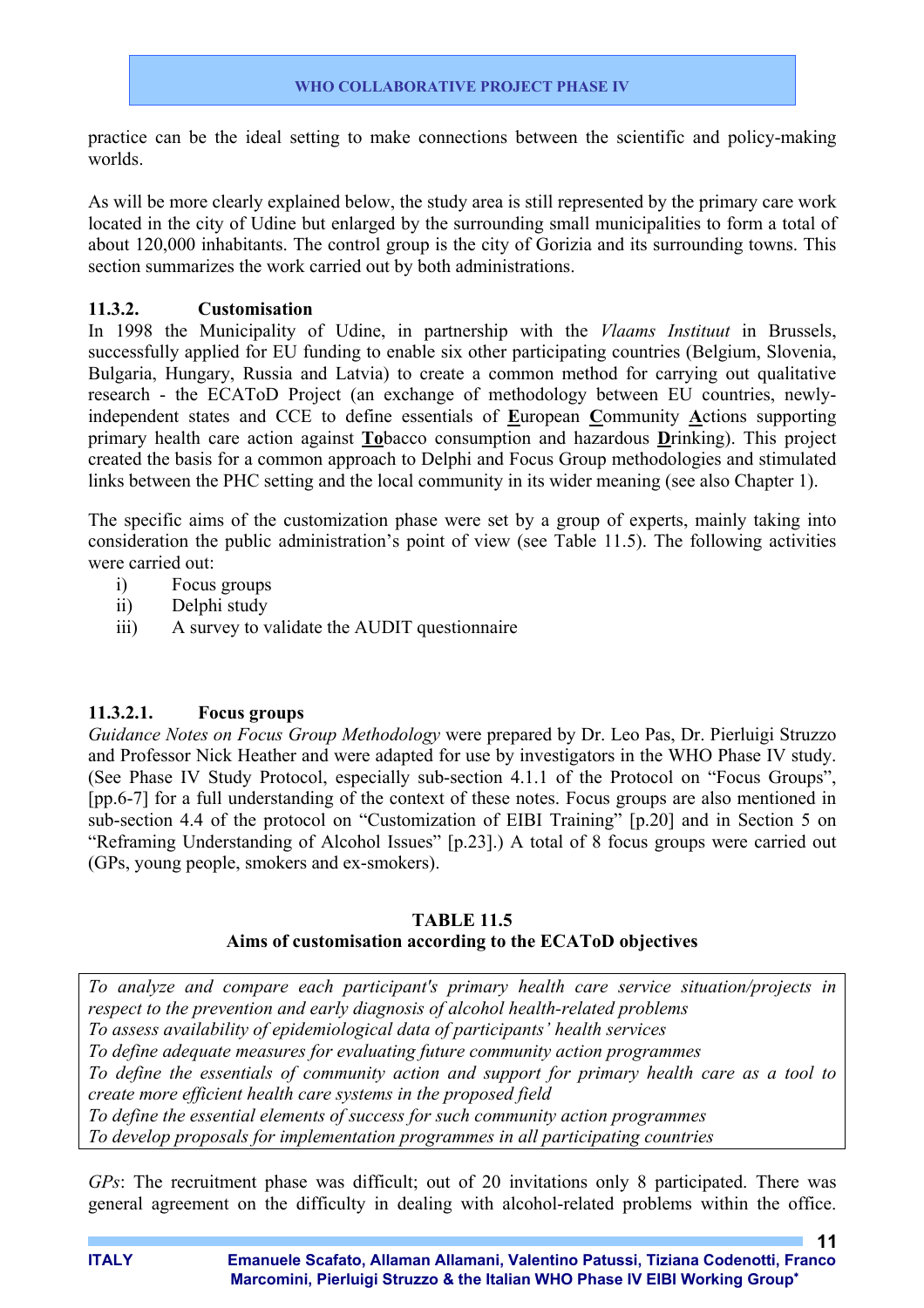Risky or hazardous drinking is neither completely understood nor correctly addressed. Patients are referred to the Alcoholics Centres and no specific procedure is previewed for risky drinkers. The GP's role is mainly focused on medical actions such as blood testing, assessment of liver function, improving drugs and/or time limitation of driving permissions. Brief intervention (not really clearly understood) is considered as a further intrusion into the patient's life. Packages to help GPs and their patients should not be used because of the increase in workload. Barriers to implementation were identified (lack of a sense of role, lack of time, not their problem) and possible incentives were suggested (training, communication skills, counselling techniques, positive approach, etc.).

*Young people*: Teenagers participated actively and the recruitment was easy. Sixteen youngsters agreed on the fact that any authoritarian approach has a contradictory effect. They do not think risky drinking among young people is a real problem in their area; it could possibly refer to the adult population. The distinction between alcohol use and abuse is more difficult to explain. There was agreement with the definition that loss of control is the result of alcohol abuse. The activity suggested that, to increase awareness of drinking problems, a campaign of information is needed targeted towards young people. Alcohol should not be sold to drivers, public places should have special devices to check blood alcohol level, and special promotions of alcohol should be abolished. Risks involved in alcohol consumption should be written on the product and the price should be increased. For young people, direct experience is important. Therefore it is useful to involve other young people in talking about the damage caused by alcohol.

### *Delphi study*

Aim: To identify ingredients of a community action plan on alcohol from the views of specific groups of experts.

Method: in an area of about 2-300,000 inhabitants, at least 10 respondents in each group were identified to answer a set of questions in 3 rounds over a period of 3-4 months.

Specific groups of respondents were selected:

- NHS or other experts from official organizations
- people working in socio-cultural or non-profit associations
- at least 20 GPs
- nurses working in health services and occupational or school settings.

Recruitment: an invitation letter was sent followed by a 'phone call after 5 days Questions in Round 1:

- 1. In your opinion, what are the strategic issues in reducing alcohol consumption?
- 2. How could you contribute to this initiative?
- 3. List what actions you would expect from the following experts (list of experts follows).

#### *Delphi results*

- It is necessary to train the trainers and to increase awareness of these problems in the population. Activities proposed up to now are not enough to awaken the community or, at least, it seems necessary to consider a new strategic approach for the general population. The demand for collaboration between corporate bodies indicates limited co-operation at present between existing structures and the relevant professionals and experts. Counselling from general physicians was another priority expressed by the group interviewed.
- Performing EIBI is not characteristic of our health-care culture but it seems to be a useful tool for primary health care.

#### *Survey*

In addition to the identification of alcoholics, there is a need to find an instrument to measure risky alcohol consumption. The aim of the questionnaire was to validate items about alcohol use so that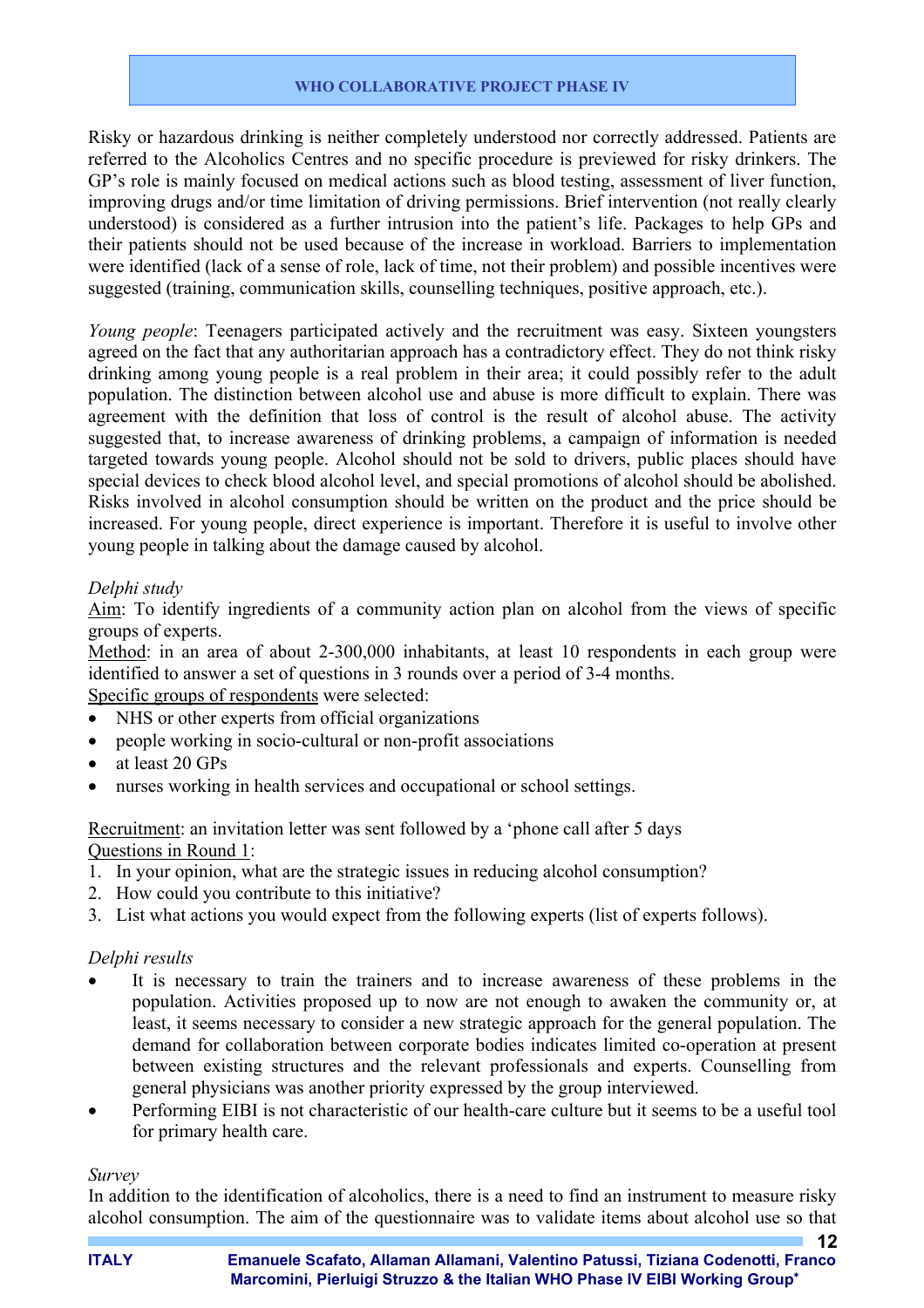each participating country could identify alcoholics and risky drinkers in the same way and with the same measures of alcohol consumption.

Nearly 300 individuals, recruited in different primary care centres in each participant's area, were given the AUDIT questionnaire. Those with high scores were double-checked with CIDI (Composite International Diagnostic Interview) which is a diagnostic tool for alcohol dependence. At the end of the survey, investigators had identified and double-checked a group people with a score of 8 or above (equivalent to risky drinker or more).

| Inclusion criteria : | Each 3 <sup>rd</sup> female patient attending GP office |
|----------------------|---------------------------------------------------------|
|                      | Each $3rd$ male patient attending GP office             |
| Exclusion criteria : | Those unable to read or understand the AUDIT            |
|                      | $\leq$ 16 years of age,                                 |
|                      | $>$ 70 years of age.                                    |

Interviewers : Psychologists or GPs involved in the project interviewed the same patient according to standard CIDI WHO protocol.

Survey results: The CIDI is not applicable in practice. AUDIT questionnaire should be limited to the first 3 questions. 54 subjects were identified as risky drinkers (9.4% of the total) and, of these, 13 (2.2% of the total) showed signs of dependence. The prevalence of risky drinkers was low because the entire region is already sensitized to alcohol issues and there is much denial of the problem.

For more detail on these issues the reader is referred to the specific reports<sup>55-57</sup>. One important general finding that emerged was that is not realistic to use long questionnaires in PHC and general practice in particular. Even a 10-question instrument may be too long for routine, everyday work.

# **11.3.3. Reframing**

Friuli Venezia Giulia is a wine-producing region and alcohol continues to place a heavy burden on the general population's health. No data on moderate or risky drinking exist. Since 1980, when the first "training the trainers" meeting on the Hudolin methodology (a psychosocial treatment method for alcohol dependent people based on group therapy and family/community involvement) was held, the only known "safe" drinking pattern was abstinence; no risky or moderate drinking was accepted and no official drinking limits were set by the Alcohol Units, formally part of the National Health Service. Any level of drinking was considered dangerous and possibly leading to alcoholism. A couple of hundred Clubs in the region are now dealing with thousands of alcohol dependent people and their families. Information and preventive work with GPs, primary care workers and the general public were, and still are, carried out by experts and other trained people who disseminate ideas strictly linked to the concept of "alcoholism". GPs and primary care workers were involved in the work of the Alcohol Units only as part of wider projects and did not initiate "unorthodox" activities. In this setting, the proposal for an innovative project, like Phase IV, was cautiously accepted only because it was supported by the prestige of WHO.

The first step was to ask the main representatives of the alcohol services and GPs to discuss the project at a two-day meeting. An expert from the Phase IV Coordinating Centre in Newcastle (Dr. Eileen Kaner) was invited to present the rationale for the study in June 1998. A *consensus document* was produced from the input of 20 alcohol experts (8 general practitioners, 2 directors, 2 sociologists and 8 community workers of the Alcohol Services of the Local Health Units of the two cities, Udine and Pordenone). (Even if not directly participating, the NHS experts in Pordenone have followed the project with close attention and are now, in fact, implementing what we were trying to demonstrate.) The consensus reached was as follows: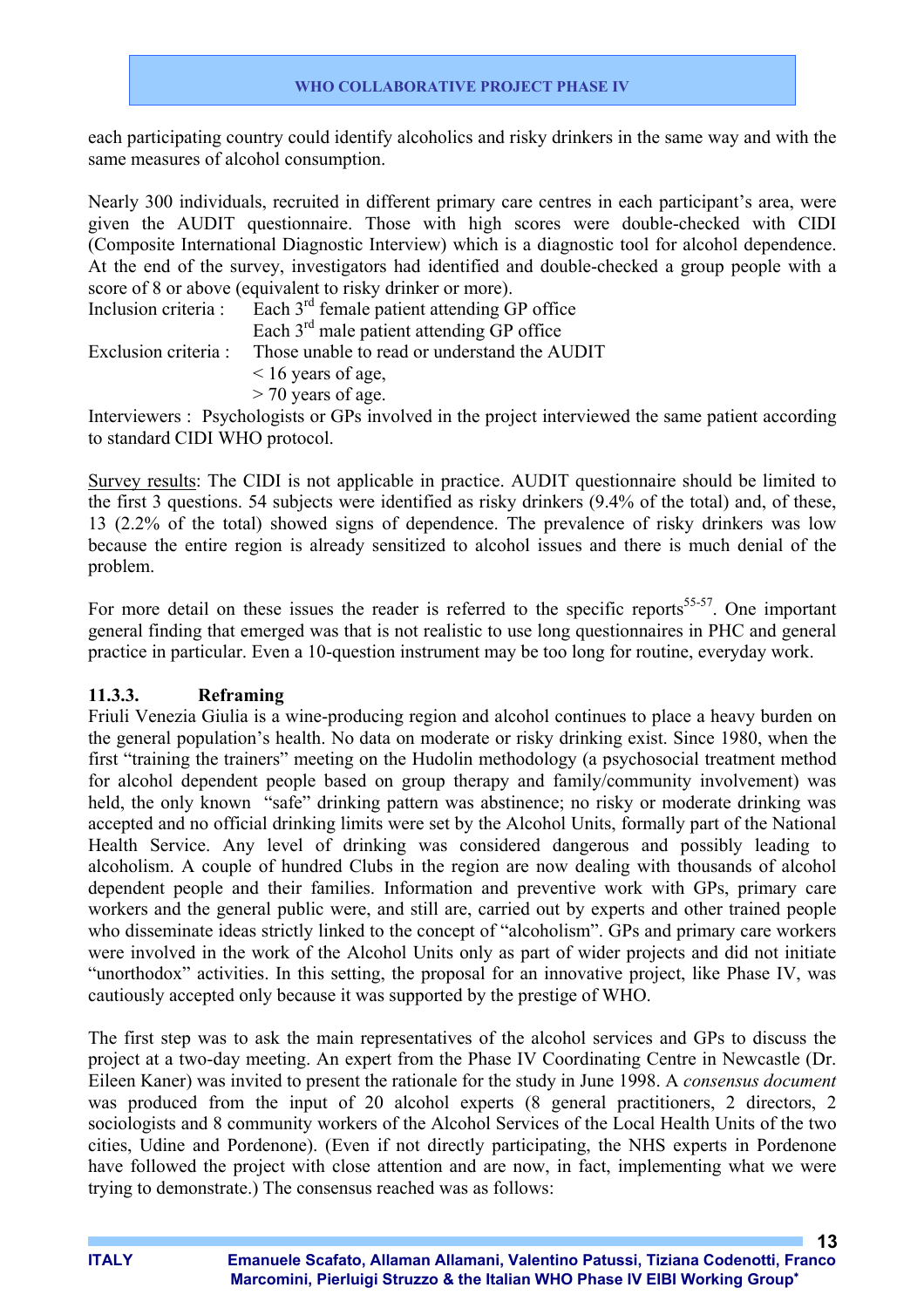Alcohol: 1 standard drink = 10 grams of alcohol = 1 glass of wine. GPs should be able to estimate their patients' consumption levels. The safe drinking threshold is 3 standard drinks for men and 2 for women, preferably with 1-2 days/per week of abstinence. A list of specific situations was composed in which any drinking is allowed.

In the identification process, GPs should allocate their clients to the following groups: Abstainers, Moderate drinkers, Risky drinkers, Alcohol dependents.

GPs and other PHC workers are encouraged to adopt a 5-minute brief intervention to counsel risky drinkers. Alcohol dependents should be referred to specialist alcohol services and smokers should be invited to join cessation clinics.

# **11.3.4. Strategic Alliance**

A major strength of working with politicians is the credibility it brings and the possibility of creating partnerships. Formal agreements were made between the Municipality of Martignacco and the following organizations:

- − University of Udine, Faculty of Economics, Faculty of Languages, course in Public Relations (Prof. L Brusati, Prof. R. Kodilija)
- − University of Siena, Faculty of Medicine, Public Hygiene (Prof. M. Giacchi)
- − Florence Health Unit, Alcohol Centre (Dr A. Allamani)
- − Regional School for the Continuing Training of General Practitioners (Dr. R. Paduano)
- − Local Health Unit of Udine, District of Udine City (Dr. M. Casini)
- − Local Health Unit of Pordenone (Dr. G. Di Gregorio, Dr. A. Beacco)
- The Provincial Association of Industries
- − The Provincial Association of Medium and Small Industries
- − The Association of Commerce and Public Places
- − Another 32 small municipalities in the Region

The Local Health Unit of Pordenone is presently following up a group of more than 100 GPs working on EIBI. Discussions are active and the entire Local Unit is highly motivated to follow this methodology. The results achieved by the city of Pordenone will be included in the final national report on the project.

The municipalities will support the project by involving the local community, their GPs, bars and restaurants, and by supporting the proposed surveys among the general population. The strength of this project results from the partnerships that have been created.

# **11.3.5. Demonstration Project**

At the end of the demonstration project it should be clear whether the knowledge and behavior of GPs in the control area (Gorizia) (no specific training nor a specific communication strategy for the GPs) will be the same as GPs in the intervention area (Udine) where specific training, support and a communication strategy will be provided.

In more general terms, the expectation is that a well-implemented community action in both areas (with the involvement of mayors, bars, restaurants, industries and the general population) will persuade GPs in Gorizia (without any other support) to obtain more information about EIBI and carry it out in their own offices.

The city of Gorizia was chosen as the control group because the University of Udine (Public Relations) is located there. A sub-sample of this control group of GPs recently received vocational training on EIBI by a local association. From one point of view this is causing confusion, since the sample is no longer strictly a control group. From another point of view, however, it demonstrates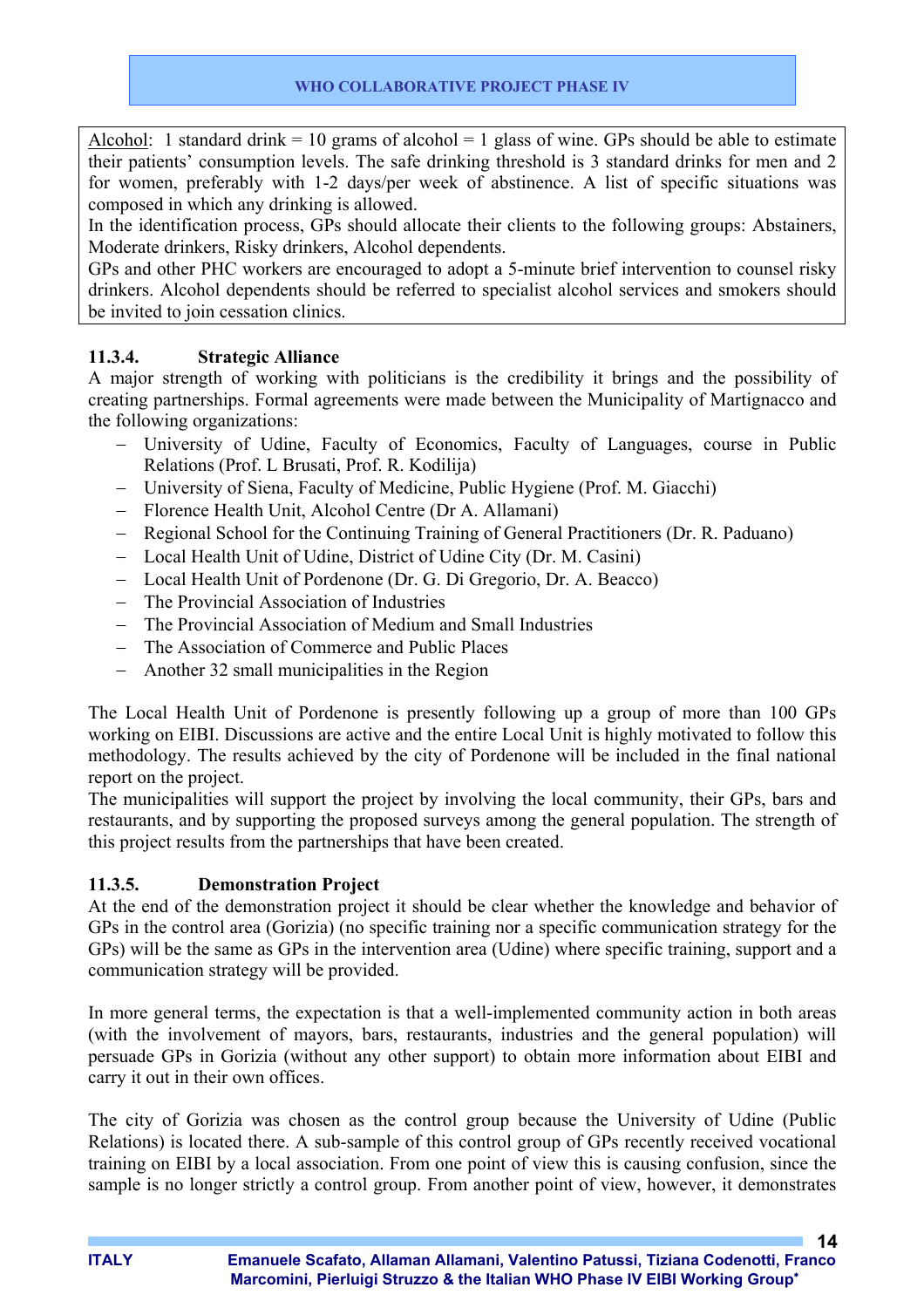that the Local Health Units are attempting to update their knowledge and practices according to what is promoted internationally.

In the Udine intervention group GPs will receive training and a specific communication strategy according to the WHO Phase IV Study Protocol and to what will be jointly agreed in Rome. Community actions will be carried out in both areas in order to obtain maximum diffusion in Udine and to persuade the Gorizia community to ensure that GPs utilize EIBI without specific support. In order to take baseline measures from the 76 GPs in Udine and a comparable sample in Gorizia, a survey was run in 2002. Topics such as the attitude towards alcohol issues, self-efficacy, knowledge of prevention tools and the need for training were explored.

No significant differences were observed between the two areas in sample characteristics such as gender, age, experience and reasons for non-response. Even if deriving from two distinct cities, with the same background but with different involvement, they showed the same attitudes towards BI. The vast majority had a positive or very positive attitude (97%) to asking their patients about alcohol and tobacco. 94% of GPs think it is useful to enquire about alcohol; 98% consider it relevant to their practice. No difference between the two groups was observed when addressing self-efficacy (success at motivating patients to modify their lifestyle or influencing patients' drinking patterns). As regards their opinion of possible drinking limits, they gave (62% -71%) the first choices either to one occasion and for weekly doses (for men and women), demonstrating a preference for the lowest possibility. The results of this study also show that the implementation of a short period of early identification and brief intervention in general practice has no significant negative effect on the attitudes, self-efficacy and commitment of GPs in Italy.

The results have been published in *General Practice On-Line*<sup>57</sup> and can be found there http://www.priory.com/fam/italgp.htm

A questionnaire to evaluate the baseline knowledge of EIBI in the general population is now ready to be administered to a significant sample of the general public. This will be carried out by the end of 2004. At the moment the dissemination of the project to the local community (bar, industries) is ongoing. Mayors are actively involved in this work.

#### **11.3.5.1. Training**

In accordance with the Faculty of Medicine of the University of Udine, a postgraduate course on early identification and brief intervention was launched on September 2004. The aim of the course (88 hours) is to provide knowledge and expertise in the early identification of risky situations mainly linked to lifestyles and will include medicine and social science issues such as Counselling, Laboratory techniques, Nutrition, Pediatrics, Psychology, Respiratory diseases, Occupational medicine, Sexual behaviors. Elements of demography, epidemiology, statistics, community medicine, health policies, economics etc. will also be provided.

The University of Udine is currently providing trainees to run the Martignacco Office and to administer the questionnaires reviewed above. Their role is mainly to maintain contacts with the other municipalities included in the project. (The 22 small municipalities are now involving their local communities in disseminating activities to reduce smoking and drinking in bars, restaurants, and occupational settings). Trainees are also preparing a website (in both Italian and English) and trialling a Press Centre for the investigators and all regional participants in the project. Their input will be very useful when the communication strategy is implemented and an economic evaluation will also be carried out with their assistance.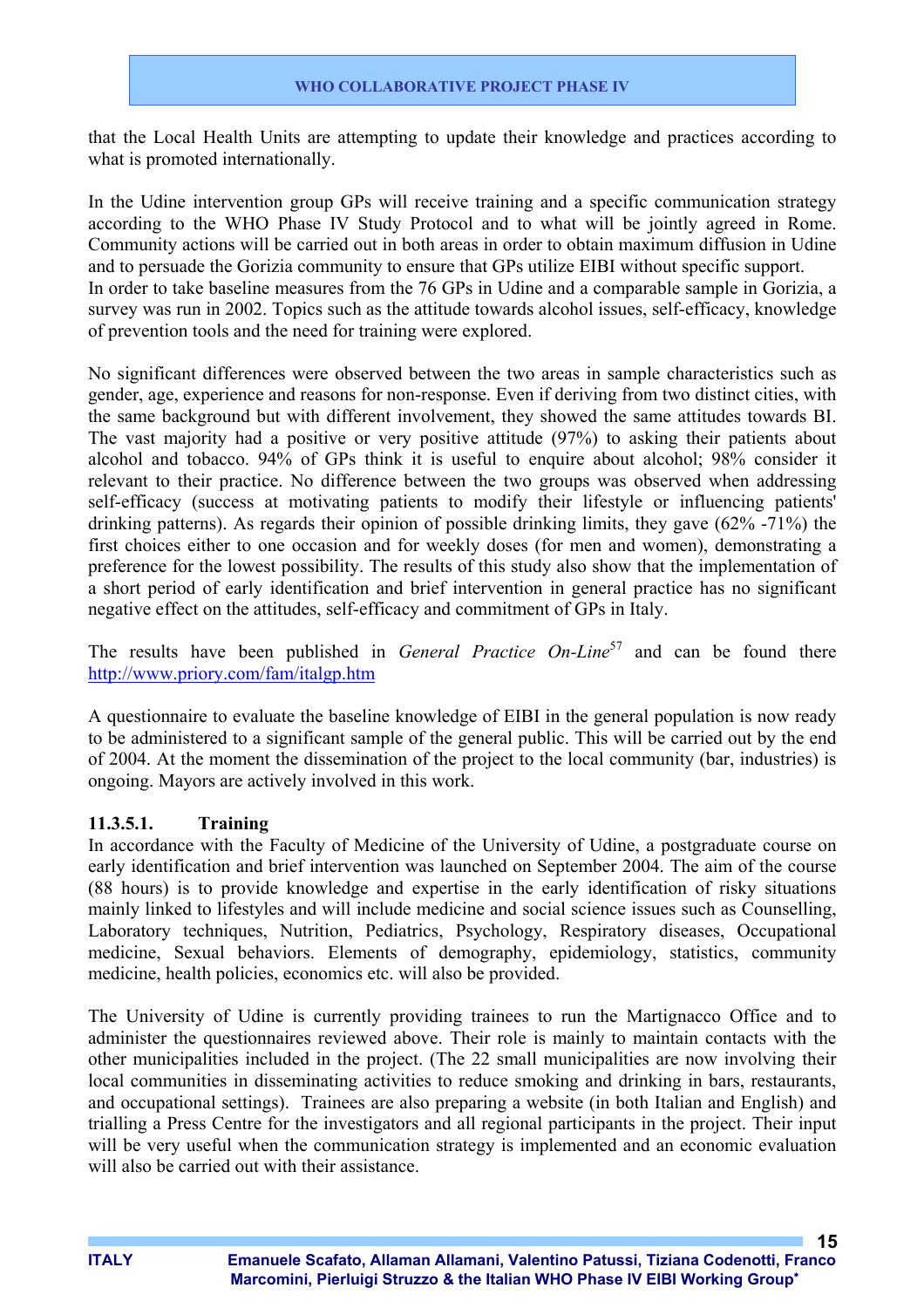The Regional School for the Continuing Training of GPs will conduct GP training, first within Udine city. Then, after the Demonstration Project has been completed, the training methodology will be disseminated to the entire Friuli Venezia Giulia region. The School has also decided to offer occasional sessions when more interested GPs can be trained in depth in motivational interviewing. Through the Alcohol Unit, the local Health Unit organized a 6-day training session on motivational interviewing (Prof G. Guelfi) for a limited number of GPs (30), but only 13 individuals attended (including only 6 GPs). Incentives were promised for the participating GPs but, until now, no contacts have been made and relationships remain only formal.

# **11.3.6. Future plans**

Thanks to the partnership between the University of Udine and the University Bocconi of Milano, the specific expertise of an economist has been requested to perform the economic evaluation of the local project.

More focus groups need to be done, with GPs and hopefully other PHC workers, to customise materials. An agreement with the Regional School of GPs on a training module will need to be reached. The baseline general population survey will be carried out in the near future. All aspects of the demonstration project, the communication strategy and the data collected will need to be planned, performed and analysed. Indicators for the reduction of the burden of alcohol within the general population will have to be defined and investigated. All the local community actions will have to be completed and the results analysed.

All results of the project will eventually have to be disseminated to the general population and to official organizations. No major objections to this from GPs are expected. An additional objective is to obtain financial support for this work from the regional government.

# **11.4. Padua and Florence 2 Units: Padua and North-West area of Florence projects 11.4.1. Introduction**

Since the development of Phase III of the WHO Collaborative Study, both *Centro di Alcologia* in Florence and *Associazione Eurocare Italia* in Padua have contributed to the evaluation of the results of questionnaires targeting GPs. In regard to Phase IV, partners in the Florence 2 and Padua areas have worked together to share the results of the project as far as customisation and reframing are concerned.

# **11.4.2. General description**

In recent years health policies have moved towards a population approach for the prevention of health-related problems, including alcohol use. In particular, WHO guidelines and European health plans have been translated at the national level to focus on health determinants rather than risk factors. This means a different perspective to coping with behaviours related to general population health and life-styles.

Regarding alcohol use, the approach adopted by the Florence 2 and Padua areas focuses on awareness of the risk related to alcohol consumption as an incentive to the reducing alcohol use and identifying life-styles that can counterbalance the rewards produced by alcohol, thus promoting community health. In these respects, the community alcohol programmes of the *Clubs of Alcoholics in Treatment* promote sobriety which includes both abstinence and risk awareness related to alcohol consumption, together with the management of relapse and the search for lifestyles which are positive and rewarding at the emotional, spiritual and cultural level. In these geographical areas the concepts of primary prevention, screening, care and rehabilitation are superseded as separate categories by including them in a global approach to health promotion.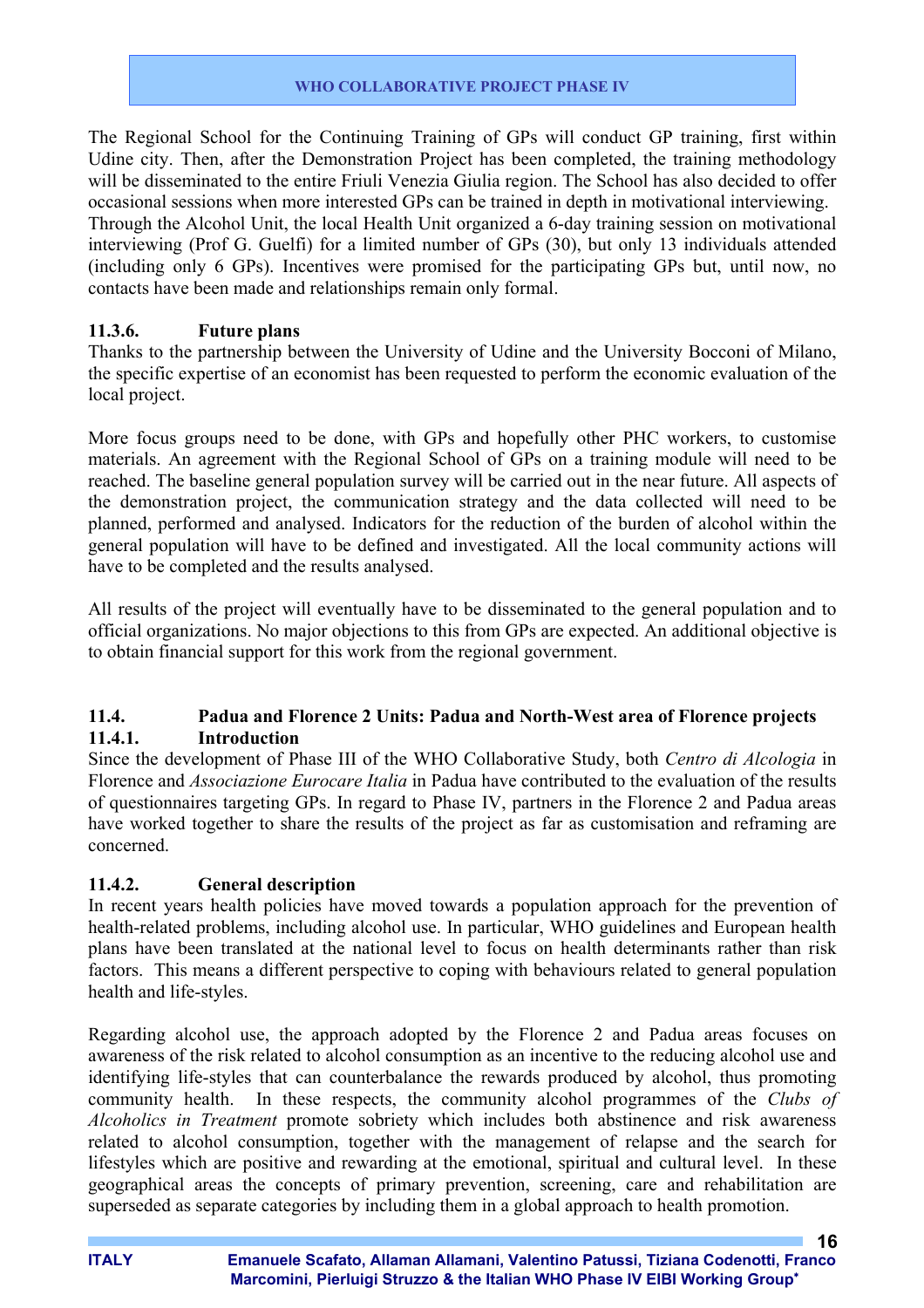### **11.4.3.1. Customisation**

A Steering Committee was established to implement the research project. Members of this steering committee included researchers, medical doctors, GPs and experts in the alcohol field. A qualitative study was carried out to better understand GPs' experiences and needs. Focus groups and training were used in this study. The aim was to build an EIBI package that could be effective and meet the GPs' needs.

Objectives of the focus groups were:

- To analyze GPs' perceptions and understand their experiences in the field of alcohol-related problems;
- To assess the GP's role in primary health care related to alcohol problems;
- To self-evaluate GPs' knowledge and competencies on alcohol-related problems
- To discuss among participants the most feasible way to involve GPs in interventions on alcohol.

In 2000, 3 focus groups were organized with the participation of about 5-7 GPs each. GPs involved in the focus groups belonged to MEDICOOP, an organization of GPs working in the North-west area of Florence. The main results concerned the following 3 topics:

- i) Problems and difficulties in working on alcohol:
	- Lack of sufficient knowledge;
	- Need to be supported by the local community and local policy-makers in their work;
	- Need to have available instruments and tools.
- ii) GPs' involvement
	- Provision of an adapted EIBI package;
	- Recognition of GPs' role in prevention work related to alcohol
	- Provision of economic support.
- iii) Training for GPs:
	- Receiving more training on alcohol in general and on EIBI instruments;
	- Feeling more competent in preventive work in the alcohol field.

These results were discussed in the training sessions included in the customisation process. The following conclusions on the GPs' role have been drawn by the Steering Committee:

- A. *Information education* for the general population;
- B. *Diagnosis and brief intervention* for risky drinkers;
- C. *Motivation and referral* for people with alcohol dependence.

Some problems linked to their work setting were underlined by GPs:

- a) they work primarily with adults/elderly people, who have strong cultural beliefs on alcohol;
- b) young people rarely go to see their GPs
- c) women tend to hide problems related to their alcohol consumption
- d) a tendency to minimize alcohol consumption by patients
- e) GPs themselves have difficulties asking their patients questions on alcohol consumption

A specific request from GPs was to be supported by the local community in their work for alcoholrelated problems, in terms of implementation programmes aiming at reframing the understanding of alcohol issues.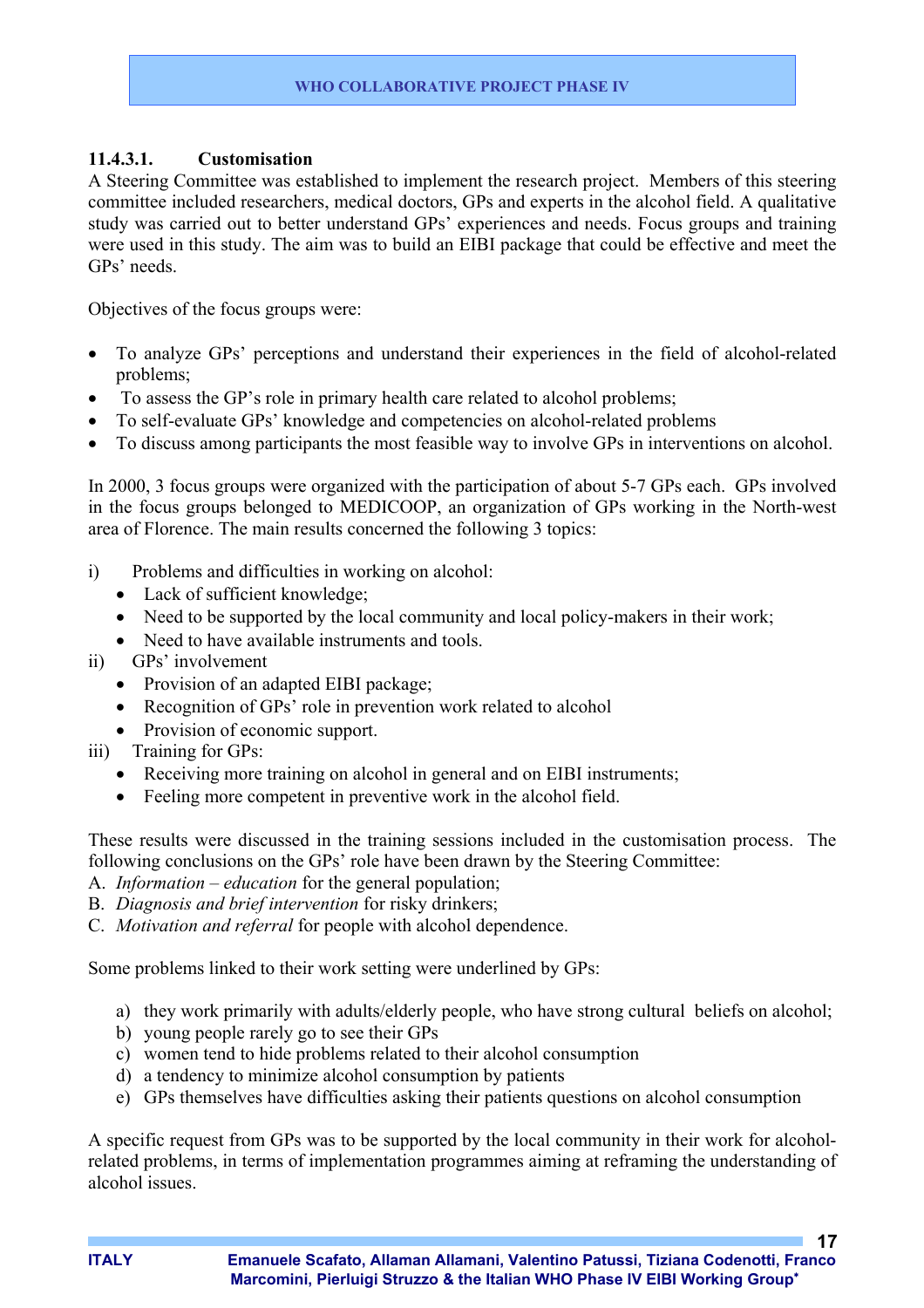As far as customised training is concerned, the Steering Committee designed a two half-days course or a one day intensive course in agreement with SIMG, a national organization for GPs. The first part of the course is focused on information and training on alcohol problems; the second part on the use of the EIBI package. The provisional training programme was designed to devote 20% to information, 20% to early identification, 40% to brief intervention and 20% to alcohol dependence. The training course was based on the results of GP focus groups and responses to their needs in relation to alcohol interventions.

### **11.4.4. Reframing**

A Working Group dealing with the identification of an effective communication strategy was established. The members of this group are representatives of the local partners in the project. They have collected and analyzed the existing information/educational materials on alcohol, dividing them by target groups (young people, women) and by subject (mainly driving and work). Starting from these materials, some have been reprinted and new tools have been produced:

- European Charter on Alcohol;
- *Alcol Informa*: complete directory of national public services, non-governmental organisations and groups dealing with alcohol-related problems;
- Women and Alcohol:
- GUIDA: Guidelines on EIBI and diagnosis of alcohol-related problems for health professionals;
- *Alcol: sai cosa bevi? Più sai, meno rischi!*: an information leaflet on alcohol to be used for brief intervention by GPs.

These materials and tools were used both for GP training and for actions targeting the general population in the Demonstration Project.

#### **11.4.5. Strategic Alliance**

At the national level, partners participating in the WHO Collaborative study are co-ordinated by Dr Emanuele Scafato, *Istituto Superiore di Sanità*, Rome as National Supervisor, Chief Investigator and Country Co-ordinator. Strategic alliances with national partners have been built:

- *Istituto Superiore di Sanità* (ISS), Rome;
- **EUROCARE Italia, Padua:**
- *Società Italiana di Medicina Generale* (SIMG);
- *Azienda Sanitaria di Padua*
- *Società Italiana di Alcologia*
- *Centro di Alcologia dell'Università degli Studi di Firenze, Azienda Ospedaliera di Careggi;*
- *Società Italiana di Alcologia*

The lead organizations (i.e., *Centro di Alcologia* in Florence and *Associazione Eurocare Italia* in Padua) activated existing community programmes and networks in order to implement the project.

At the local level in Florence, strategic alliances have been built with the following partners:

- *Università di Firenze, Centro di Alcologia*,
- **Municipalities of the North-west area of Florence,**
- *Associazione dei Club degli Alcolisti in Trattamento (*ACAT) *di Scandicci, Sesto Fiorentino e Campi Bisenzio*;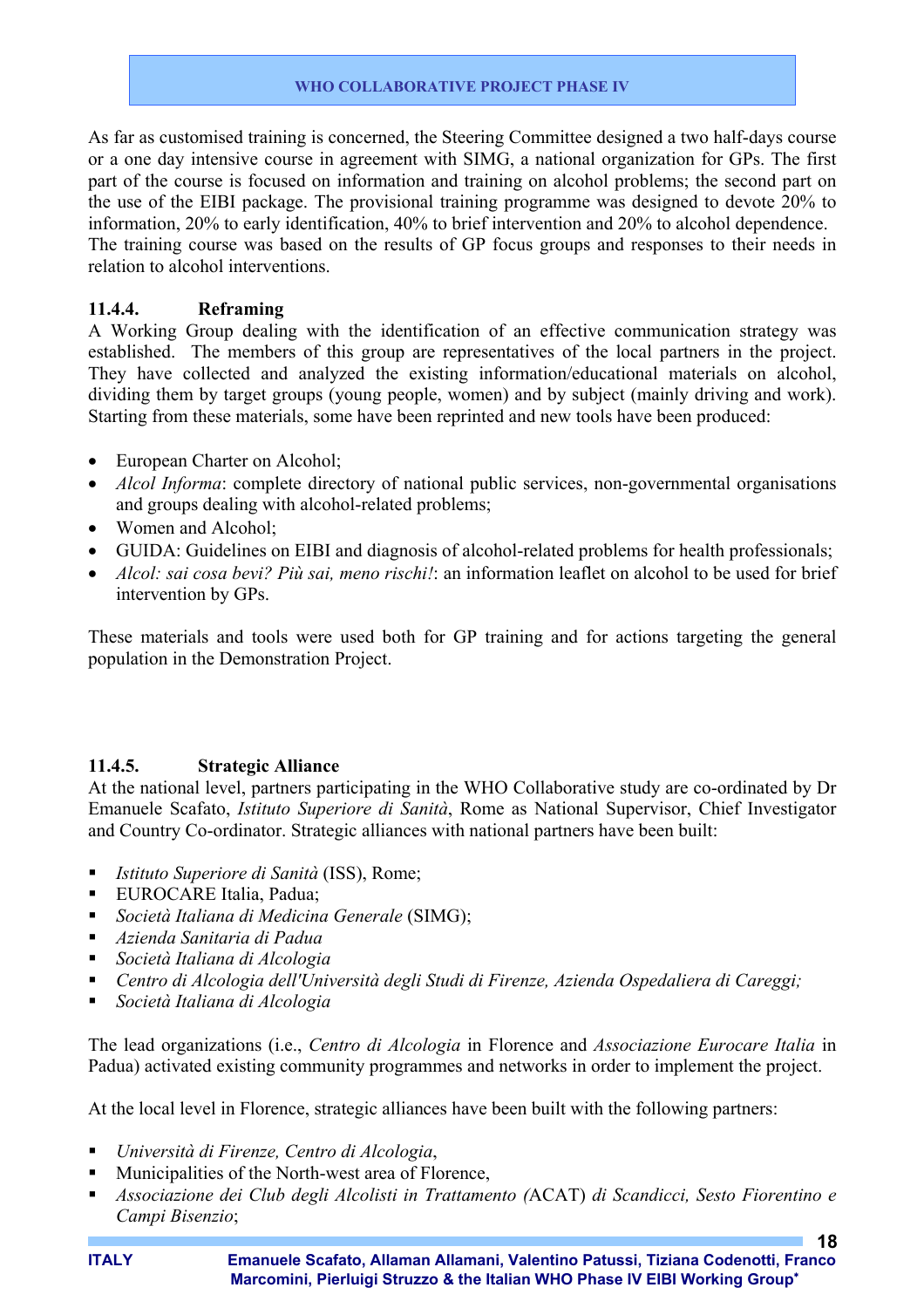- *Azienda Ospedaliera Careggi*, Florence;
- *Istituto Fondazione Andrea Devoto*, Florence;
- *Dipartimento delle Dipendenze, Azienda Sanitaria 10*, Florence;
- *Servizio Tossicodipendenze, zona Nord Ovest*, Florence;
- *Osservatorio Socio-Epidemiologico, Dipartimento delle Dipendenze, Azienda Sanitaria 10,*  Firenze;
- MEDICOOP, *Cooperativa di MMG operante nell'Area Nord Ovest di Firenze.*

At the local level in Padua, strategic alliances have been built with the following partners:

- Local Municipalities
- Municipal Healthy City Office Padua
- **Drugs and Alcohol Addiction Service**
- GPs' associations and networks
- Volunteer associations (particularly with the Association of the Club of Alcoholics in Treatment (ACAT) in Padua
- Regional Association of City Government (ANCI Veneto)

# **11.4.6. Demonstration Project**

The Demonstration Project will include the implementation of EIBI by GPs supported at the same time by community action. GPs' activity is shown in Figure 11.1 below.

- 1. Identification: assessment of alcohol use of their patients by GPs using AUDIT and other questions on quantity-frequency. This assessment consists of two phases: (i) information on alcohol consumption (yes/no), quantity/frequency and binge drinking, based on the first three AUDIT items (AUDIT-C); (ii) information on alcohol consumption patterns, based on the remaining AUDIT items. Subsequently the choice of one of 3 different kind of intervention is made according to the total AUDIT score.
- 2. Intervention*:* three different interventions according to the AUDIT score:
	- *Information* on alcohol consumption and related risks (cut-off point <7);
	- **Brief Intervention to encourage a reduction in alcohol consumption (cut-off points 8-12)** female, 8-14 male);
	- *Motivation* to enter an alcohol program in public services or alcohol community programmes (cut-off point >13 female, > 15 male);
- 3. Follow-up after one year based on the different AUDIT scores in order to evaluate changes in alcohol consumption and quality of life.

In general terms, GPs carry out some kind of minimal intervention with everybody, including those patients with no reported alcohol consumption. This minimal intervention consists of one question on alcohol problems in the family, relatives or friends (see Figure 11.1) and in informative intervention.



**FIGURE 11.1 GP screening and brief intervention package**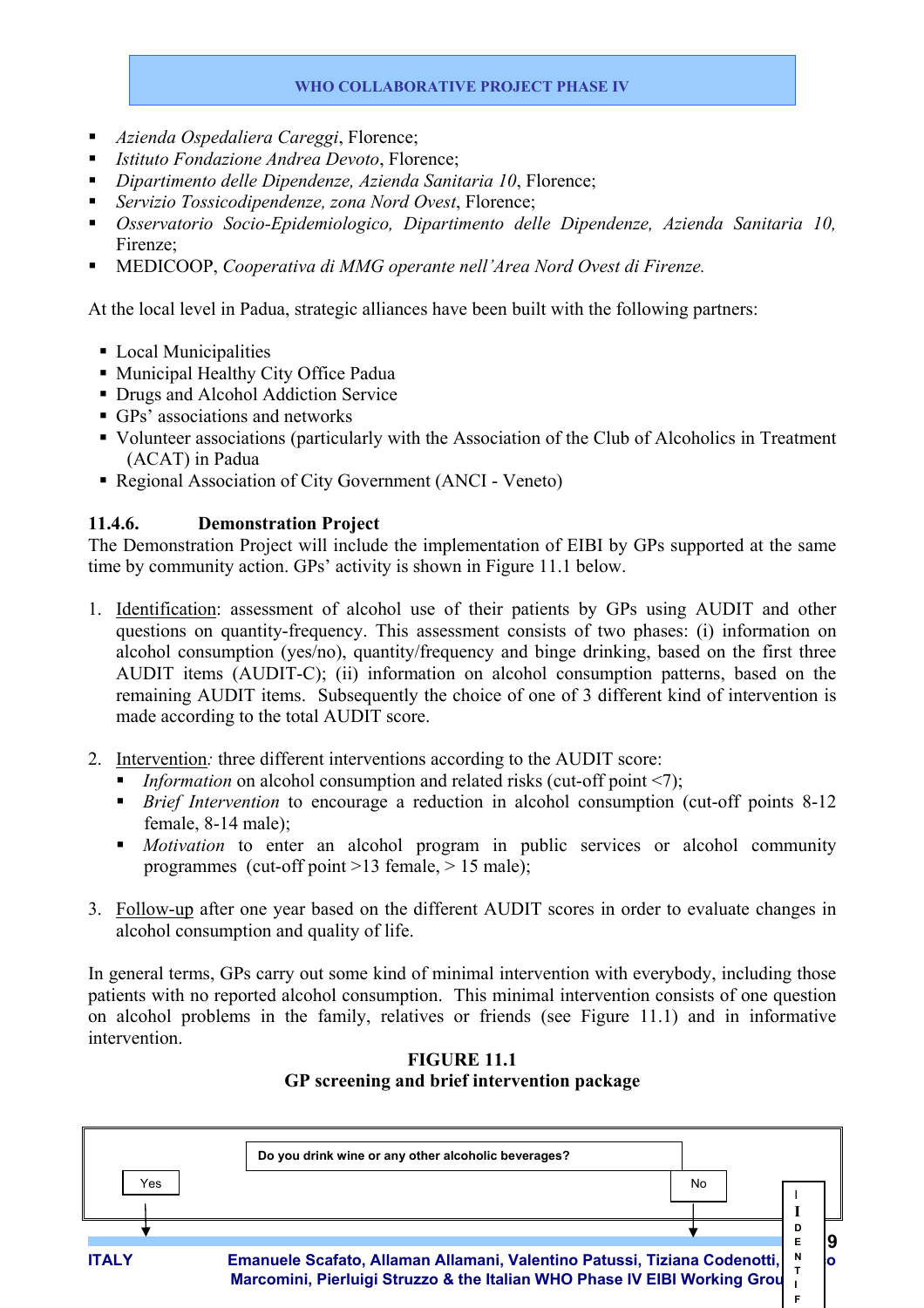

The effectiveness of GP interventions will be closely related to reaching the following objectives:

- ♦ GP training on alcohol-related problems in order to carry out an effective prevention strategy
- ♦ Education and information activity, both on the available local resources and on alcohol-related issues in general terms. These community actions should be performed on the one hand by involving community key-figures working in hospitals, addiction services and self-help groups, and, on the other hand, by targeting the general population with specific information and communication strategies.

# **11.4.7. Future Plans**

The next step in the project is a Demonstration Project in two different areas, one in the north-west area of Florence and another one in the Padua area. The evaluation will be designed and an economic evaluation is needed.

# **11.5. Conclusions**

The possibility of improving the capacity to deal with alcohol problems seems to have received new strength from the experiences reported above. This Italian experience was extremely important for focusing attention on the need for standardised instruments and methodology and on the development of the local capacity to involve all the possible stakeholders into a community strategy that should be limited to the primary health care settings.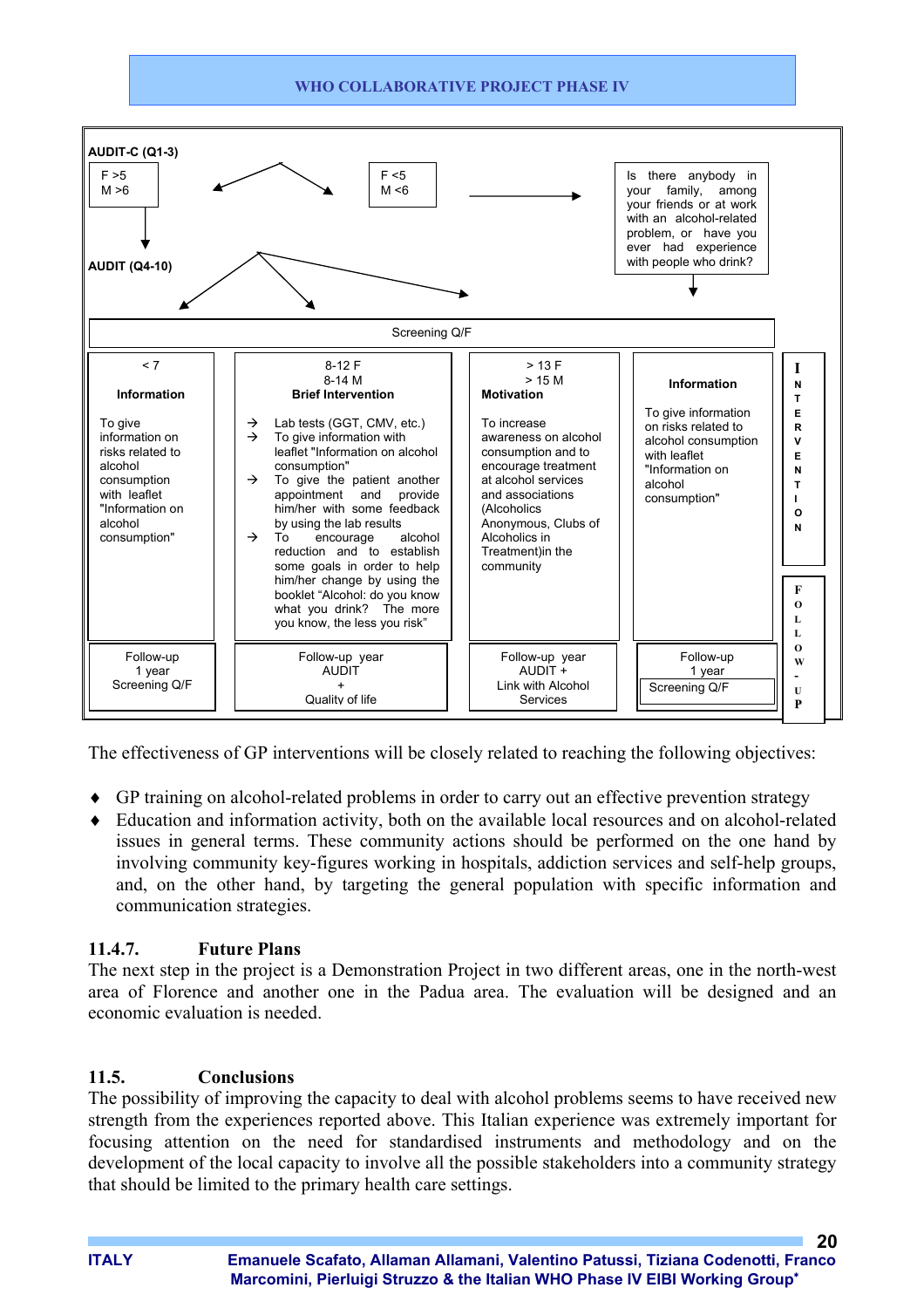The need for a much more formalised approach to alcohol-related problems and diseases and the possibility of implementing early detection of alcohol abuse into the daily work of general practitioners by mean validated instruments has started to become a priority of public health strategy, even if many obstacles and prejudices have to be overcome and much effort made to convince that the common practice will not be affected by difficult screening procedures and that the cost-benefit ratio will be higher than today. The currently reported feelings and perceptions of GPs in considering early detection and brief intervention for alcohol abuse, clearly influenced by the burden of the pilot testing procedures, should not be underestimated but taken into account and accurately evaluated together with the other countries' experiences to try to find a common (and easier) way to tailor a new and effective strategy that could help reduce alcohol risk and harm. According to this, the need for a good model of training for the professionals involved in the preventive strategy seems to be a priority, together with a major effort to introduce a common standard of brief intervention and subsequent evaluation.

The country adaptation of EIBI and the creation of a specific country strategy will be a challenge for the forthcoming years, together with the need to implement methodologies and specific approaches to early detection and interventions aimed at preventing people becoming alcohol dependent. A general point should be made on the opportunity for developing and implementing at the general population level, and for all individuals negative on the AUDIT questionnaire, a preventive communication strategy oriented not only to reducing alcohol-related harm but at increasing awareness of the risks (particularly among youngsters) of an unhealthy lifestyle where alcohol, combined with smoking, inappropriate dietary habits and low levels of physical activity, are becoming common throughout the population.

In terms of implementing the EIBI strategy, the *Istituto Superiore di Sanità,* the *Osservatorio Nazionale Alcol, OssFAD, Centro Nazionale di Epidemiologia, Sorveglianza e Promozione della Salute Osservatorio* , the *WHO Collaborating Centre for Research and Health Promotion on Alcohol and Alcohol-related Health Problems* are now collaborating with the SIMG (Italian Society of General Practitioners) in a national project funded by the *Fondo Nazionale Droga* (Dependences National Funding) of the *Ministero del Lavoro e delle Politiche Sociali – Welfare*, *Presidenza del Consiglio,* to verify the feasibility of the early detection (AUDIT) and brief intervention in primary health care settings. Furthermore, the implementation of Phase IV of the WHO Project is linked to the activities of the national PRISMA project (Italian Project on Prevention, Identification and Strategies Management for Alcohol-related Problems), already acknowledged on the international Phase IV website (http://www.gencat.net/salut/phaseiv/) and currently funded for 3 years by the *Presidenza del Consiglio*. The demonstration projects will be realised in the 4 local areas where the EIBI project was carried out over the last few years involving all the partners that contributed to this report. Original documentation and methodologies have been printed and distributed in by specific web pages (*Osservatorio su Fumo, Alcol e Droga-ISS*: http://www.iss.it/sitp/ofad/alco/down.html, *Società Italiana di Alcologia*: http://www.dfc.unifi.it/sia/mese-prevenzione/aprile2004.htm and Alcolonline: http://www.alcolonline.org/alcolday/2004.html ), supporting the national setting of the network of strategic alliances including public health, research, scientific and third sector bodies and institutions together with the strong commitment of the Italian Society of General Practitioners (SIMG) which is fully involved in the ongoing funded projects.

Far from being completed, the WHO Phase IV Project will proceed through the implementation of national as well as European ongoing research and activity, particularly by means of the creation of a national strategy in the EU PHEPA project (http://www.phepa.net/) . This will help to achieve both health and social outcomes giving people more opportunity to play an active role in the individual as well as the collective process of establishing healthier contexts and a much safer environment.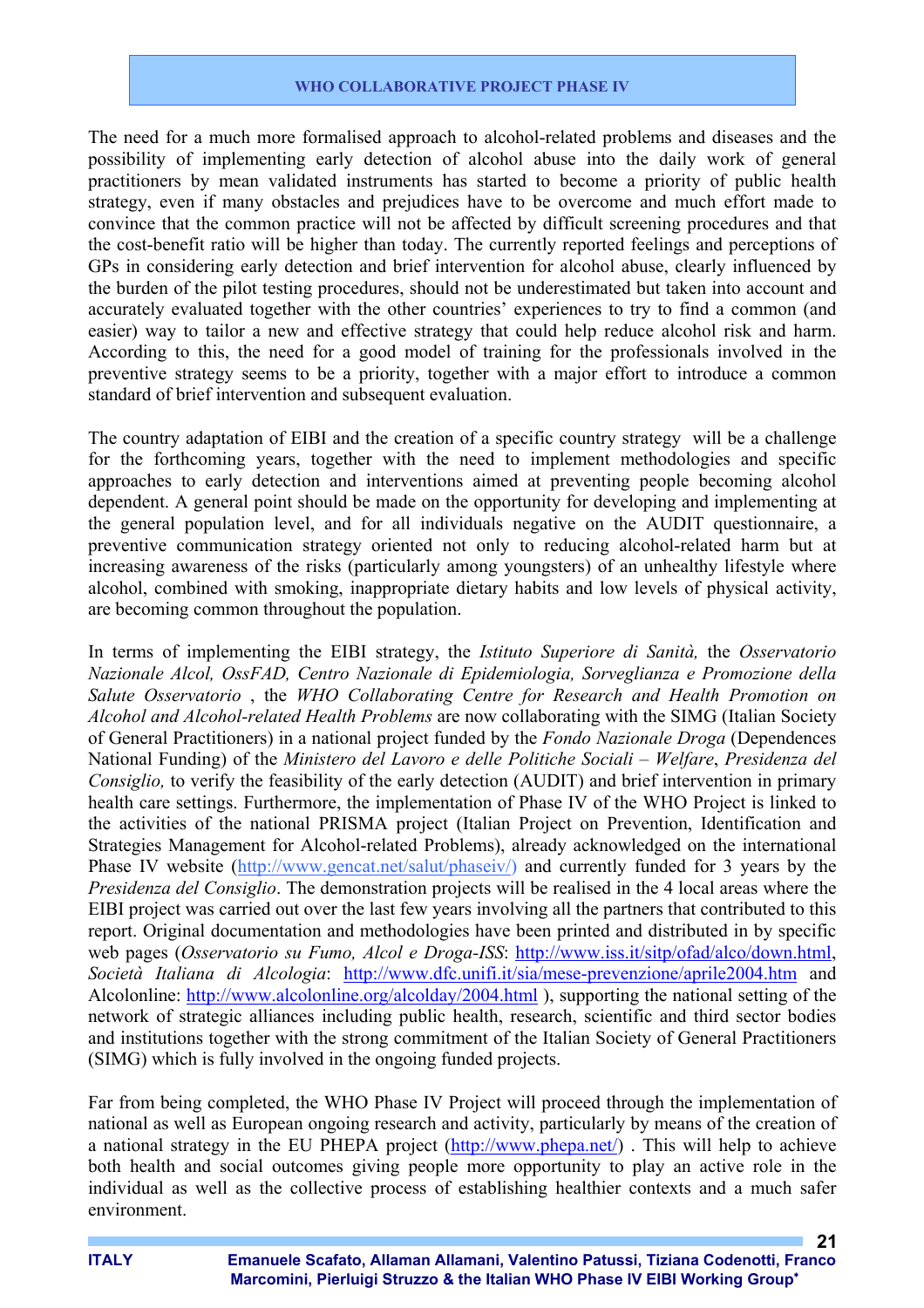#### **11.6. References**

- 1. Ministero della Sanità. *Piano Sanitario Nazionale 1998-2000 and 2000-2003* (National Health Plan). Rome: Author, 2000/ 2003.
- 2. Communication from the Commission on the Health Strategy of the European Community (COM(2000)285 final: <http://europa.eu.int/comm/health/horiz\_publications\_en.htm#2>
- 3. Council Recommendation *Drinking of Alcohol by Children and Adolescents*. COM(2000)736 final.
- 4. WHO Regional Office for Europe. *Smoking, Drinking and Drug-taking in the European Region*. Copenhagen: World Health Organization, 1997
- 5. WHO Regional Office for Europe. *Community Action to Prevent Alcohol Problems* EUR/ICP/LVNG 030301(A). Copenhagen: Author, 1999.
- 6. Decision n. 645/96/EC of the European Parliament and of the Council of 29/03/ 1996. Official Journal n. 095, 16/06/1006.
- 7. Conclusions of 13/11/1996 of the Council and the Ministers for Health. Official Journal n. C336, 19/12/1992, p.2.
- 8. Conclusions of 13/11/1996 of the Council and the Ministers of Education. Official Journal n. C336, 19/12/1992, p.8.
- 9. World Health Organization. *Health For All Indicators for Monitoring and Evaluation of Health 21*. WHO Regional Committee Resolution EUR/RC49/R10, 1999.
- 10. European Alcohol Action Plan Third Phase. WHO Regional Committee Resolution EUR/RC49/R8 , 1999.
- 11. World Health Organization. *Alcohol Less Is Better*. Report of the WHO European Conference Health, Society and Alcohol, Paris, 12-14 December, 1995. World Health Organization. Regional Publications, European Series, 70, 1996.
- 12. Legge 30 marzo 2001, n. 125. *Legge quadro in materia di alcol e di problemi alcolcorrelati.* G.U. 18 Aprile 2001, n.90.
- 13. Scafato E, Cicogna F. I consumi alcolici in Italia ed Europa e l'intervento previsto dal Piano Sanitario Nazionale 1998-2000 nel quadro dell'obiettivo n. 17 del Progetto O.M.S. "Health for All". *Bollettino Farmacodipendenze e Alcolismo* 1998; XXI, 1: 11-20
- 14. Scafato E. Alcol: prospettive di sanità e salute pubblica per il Duemila. Alcologia . *European Journal of Alcohol Studies* 1998; X, suppl. 1-2: 14.
- 15. Scafato E, Cicogna F. The implementation of the European Alcohol Action Plan: Italian perspective on alcohol issues for the twenty-first century. *European Journal of Alcohol Studies* 1998; X,1-2: 72-74.
- 16. Scafato E. La riduzione dell'esposizione all'alcol come fattore di rischio: il razionale dell'intervento proposto dagli obiettivi di salute del Piano sanitario nazionale 1998-2000. *European Journal of Alcohol Studies* 1998; X suppl.1-2: 20.
- 17. Scafato E, Robledo de Dios T. Alcopops and under-age drinkers: a new front in the fight against alcohol-related risks for the young? *European Journal of Alcohol Studies* 1998; X, 1-  $2: 5-9.$
- 18. Scafato E. La sanità del Duemila:. L'Italia e lo standard europeo. S*alute e Territorio* 1998; XIX, 6: 225-231.
- 19. Scafato E, Farchi G. Alcol e malattie cardiovascolari.. In *Dipendenze. Manuale teoricopratico per operatori*. Carocci Editore, 1999
- 20. Farchi G, Scafato E, Greco D, Buratti E. Il Piano Sanitario Nazionale 1998-2000: obiettivi di salute e politiche regionali. In *La salute in Italia 1999*. Ediesse, 1999.
- 21. Scafato E. Le strategie per il Terzo Millennio: Il Progetto "Health 21". *Salute e Territorio: Monografia "Le Strategie per il Terzo Millennio" a cura di E. Scafato* 1999; Anno XX, 114: 94-102.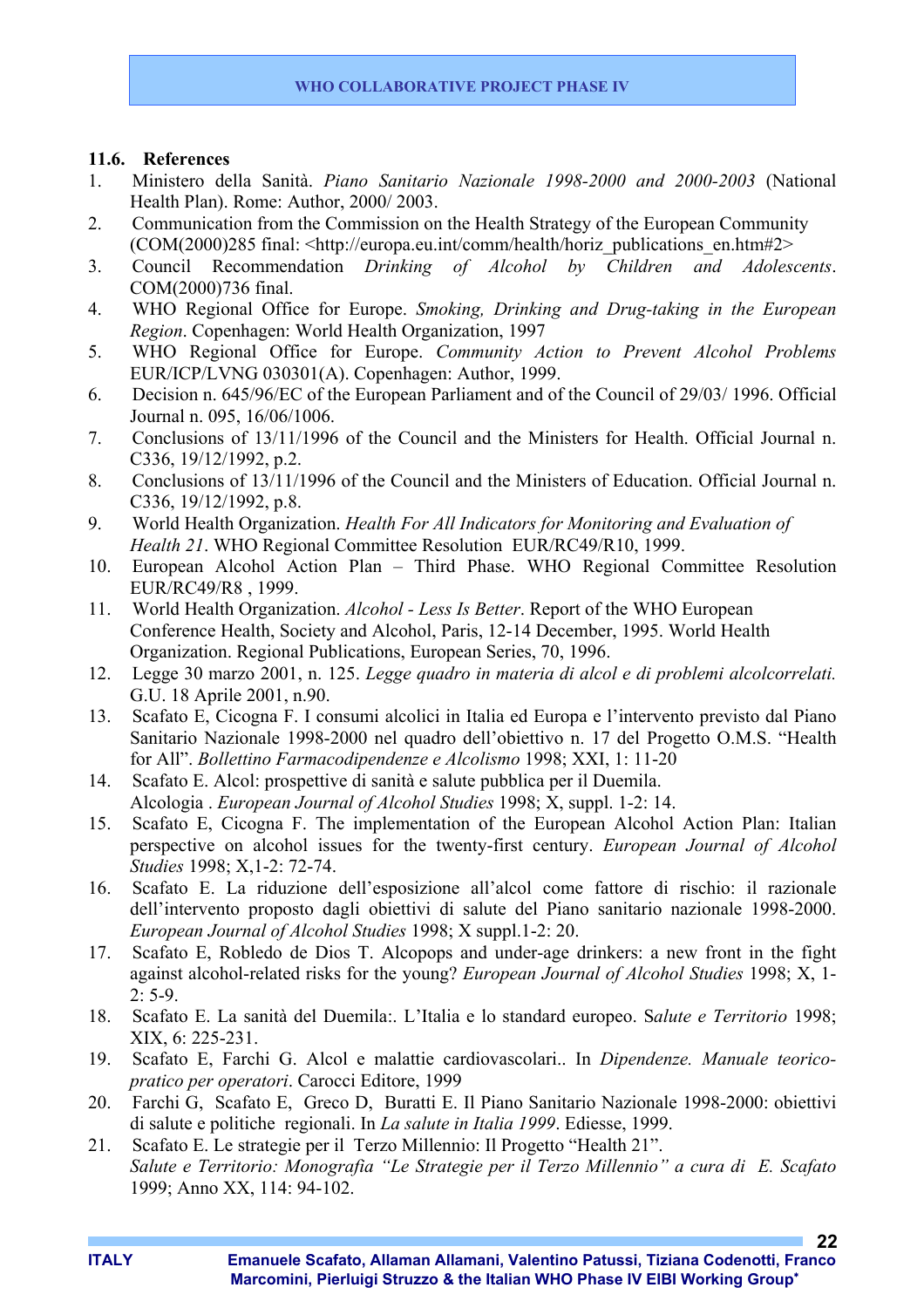- 22. Scafato E. Gli strumenti di promozione della salute in Italia. *Salute e Territorio. Monografia "Le Strategie per il Terzo Millennio" a cura di E Scafato* 1999; Anno XX, 114: 113-115.
- 23. Scafato, E. Setting new health targets and policies to prevent alcohol-related risks in young people. *European Journal on Alcohol Studies* 2000; 1: 3- 12.
- 24. Polvani S, Bartoli G, Patussi V, Bartoli U, Marcomini F, Scafato E. L'opinione dei medici di base sulla prevenzione delle problematiche alcolcorrelate. Il progetto "Drink Less": uno studio collaborativo dell'Organizzazione Mondiale della Sanità. *Bollettino per le dipendenze e l'alcolismo*. UNICRI-Ministero della Sanità 2000; XXIII, 1: 75-82.
- 25. Scafato E. Lo stato di salute in Italia. *Salute e Territorio* 2000; XXI, 120: 84-88.
- 26. Scafato E. La identificazione di nuovi obiettivi di salute e di nuove politiche rivolte alla prevenzione dei rischi alcol-correlati dei giovani in Europa. *European Journal on Alcohol Studies* 2000; 1: 2- 11.
- 27. Greco D, Farchi G, Scafato E. Lezioni di Piano: obiettivi di salute. *Politiche sanitarie: Il Pensiero Scientifico Editore* 2000; 3: 161-162.
- 28. Scafato E. Alcohol as a health target in public policy: the Italian perspective. *International Ministerial Conference on Young People and Alcohol*. WHO EUR/00/5020274 /01681, February 2001.
- 29. Scafato E. Alcohol as a part of regional, Italian and European healthcare plans: The rationale behind the goal-oriented evidence-based preventive approach. *European Journal on Alcohol Studies* 2001; 13: 3-10.
- 30. Scafato E. L'alcol nella programmazione sanitaria europea, italiana e regionale. Il razionale dell'approccio preventivo per obiettivi e strategie basate sull'evidenza. *European Journal on Alcohol Studies* 2001; suppl. 13: 5-16.
- 31. Scafato E. Alcohol as a part of Regional, Italian and European healthcare plans. *European Journal on Alcohol Studies* 2001; 13: 3-10.
- 32. Scafato E, Zuccaro P, Russo R, Bartoli G. Alcohol, health and policy: the Italian perspective. *European Journal on Alcohol Studies* 2001; 13: 61-65.
- 33. Scafato E. Epidemiologia dell'alcol e mondo femminile. *Annali dell'Istituto Superiore di Sanità* 2004; 40: 25-34.
- 34. Scafato E, Patussi V, Ghirini S, Russo R, Mattioli D, Carosi G, Di Pasquale L e il Gruppo di lavoro OssFAD. Alcohol Prevention Day 2004. L'analisi dell'Osservatorio nazionale Alcol-OssFAD sui consumi in Italia. *Not Ist Super Sanità* 2004; 17:11-15.
- 35. Patussi V, Bartoli G, Focardi F, Ragazzo E, Marcomini F, Muscas F, Russo R, Zuccaro P e Scafato E. L'integrazione delle attività di prevenzione alcol-correlata nei setting di medicina generale: l'esperienza ed i risultati del progetto WHO Drink-less in Italia. *Bollettino per le Farmacodipendenze e l'Alcolismo* 2003; XXVI, 4: 17-25.
- 36. Patussi V, Mezzani L, Scafato E. An overview of pathologies occurring in alcohol abusers, in *Comprehensive Handbook of Alcohol-related Pathology,* vol 1. Elsevier, 2004: 255-262.
- 37. Scafato E, Russo R, Gandin C, Zuccaro P. La dimensione europea dell'alcolismo. *Salute e Territorio* 2003; XXIV, 141: 322-328.
- 38. Scafato E. Epidemiologia alcologica, in Cerbini C, Biagianti C, Travaglini M, Dimauro PE, eds. *Alcologia Oggi: Nuove Tendenze tra Clinica ed Ecologia*. Milano: FrancoAngeli, 2003:13-17.
- 39. Patussi V, Scafato E. L'alcol come strumento preventivo? Esiste un bere moderato? *Rivista Società Italiana di Medicina Generale* 2002; 2/3: 14-15.
- 40. Bartoli G, Patussi V, Rossi A, Scafato E. Abuso di alcol e prevenzione: la ricerca "Drinkless". *Rivista Società Italiana di Medicina Generale* 2001; 4, http://www.simg.it/servizi/servizi\_riviste2001/numero4/3.htm
- 41. Scafato E. Alcohol as part of regional, Italian and European healthcare plans: the rationale behind the goal-oriented, evidence-based preventive approach. *Alcologia (Bologna)* 2001; 13: 3-10.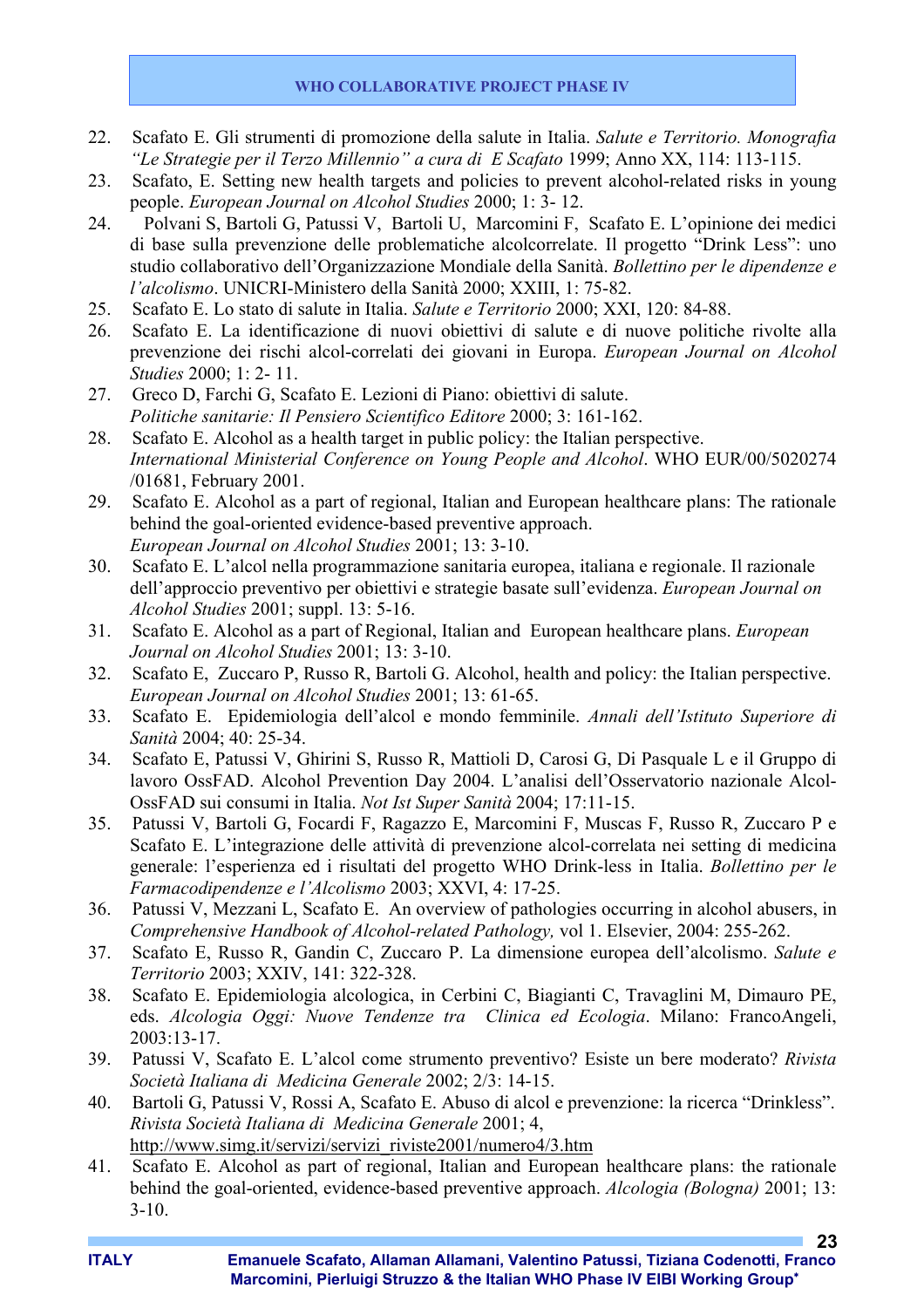- 42. Bartoli G, Polvani S, Patussi V, La prevenzione delle problematiche alcolcorrelate e il medico di medicina generale: il progetto Drink-Less. *Bollettino per le Farmacodipendeze e l'Alcolismo* 2000; XXIII: 75-82.
- 43. Polvani S, Bartoli G, Patussi V, Bartoli U, Marcomini F, Scafato E. The opinion of general practitioners on the revention of alcohol-related problems: the Drink Less Project A World Health Organization Study. *Bollettino per le Farmacodipendenze e l'Alcolismo* 2000; XXIII http://www.unicri.it/min.san.bollettino/bulletin/2000-1e/art3.html
- 44. Bartoli G, Patussi V, Rossi A, Scafato E. Abuso di alcol e prevenzione: la ricerca Drinkless. *Rivista Società Italiana di Medicina Generale* 2001; 4: 9-12.
- 45. Bartoli G, Focardi F, Ragazzo E, Muscas F, Patussi V. L'intervento breve sui rischi legati al consumo di alcol da parte del MMG: l'esperienza del progetto Drinkless (Abstract) Alcologia 2001; Suppl. XIII: 175.
- 46. Bartoli G, Patussi V, Muscas F, Rossi A. Brief intervention in PHC for risky drinking: what is feasible for GPs? (Abstract) *Conference of the European Society of General Practice/Family Medicine, WONCA Region Europe*, Tampere, Finland, 3-7 June 2001:52-53.
- 47. Patussi V, Bartoli G, Ragazzo E, Focardi F, Polvani S. Progetto di Comunità per la prevenzione delle problematiche alcolcorrelate e la promozione della salute (Abstract) *Alcologia* 1999; suppl.  $XI: 106-107$
- 48. Patussi V, Bartoli G, Polvani S, Engelman K. Public services and the community resources for alcohol-related problems in Italy. *Journal on Alcoholism and Related Addictions* 2000; XXXVI: 139-151.
- 49. Atti della Regione Toscana . *Alcol, aspetti economici, sociali, medici, psicologici*. Firenze: Author, 1982.
- 50. Allamani A, Cipriani F, Innocenti S, Lomuto C, Marchi M. Alcohol drinking patterns and work areas: epidemiological study of factory and rural workers in Florence, Italy. *British Journal of Addiction* 1988; 83: 1169-1178.
- 51. Allamani A, Cipriani F, Gordon DR, Innocenti S, Pennati P, Morettini A. Alcohol drinking patterns and work areas in Florence, Italy: teachers and craftsmen. *Addiction Research* 1995; 3:135-140.
- 52. Allamani A, Centurioni A. Training of General Practitioners and other Primary Health Care Professionals as part of a Community Project in a district in Florence, Italy. *Alcologia* 2000; 12: 31-36.
- 53. Allamani A, Forni E, Ammannati PA, Basetti Sani I, Centurioni A. Alcohol carousel and children's school drawings as part of a community educational strategy. *Substance Use & Misuse* 2000; 35: 125-139.
- 54. Maillart V, Allamani A, Marchi MR, Milo D, eds. *La Comunicazione Terapeutica per le professioni di salute* (Therapeutic Communication for Health Professions). Firenze: Regione Toscana, 1992.
- 55. Struzzo P. Problemi alcool-correlati: dalla terapia all'assistenza sanitaria primaria l'esperienza di Udine "Città Sana". *Recenti Progressi in Medicina* February 1999; 90: 1-4
- 56. Struzzo P *et al*. EU *Commission Inco-Copernicus Programme: Final Report of the ECAToD Project (Exchange of methodology between European Union Countries – NIS and CCE, to define essentials of European Community Actions supporting primary health care action against Tobacco consumption and hazardous Drinking.* (Italy annex)(PL 973051), 2001
- 57. Struzzo P, Gianmoena B, Kodiljia R. The attitude and knowledge of Italian family doctors in respect to early identification and brief intervention on alcohol & tobacco: a controlled study. *General Practice online*; September 2003 http://www.priory.com/fam/italgp.htm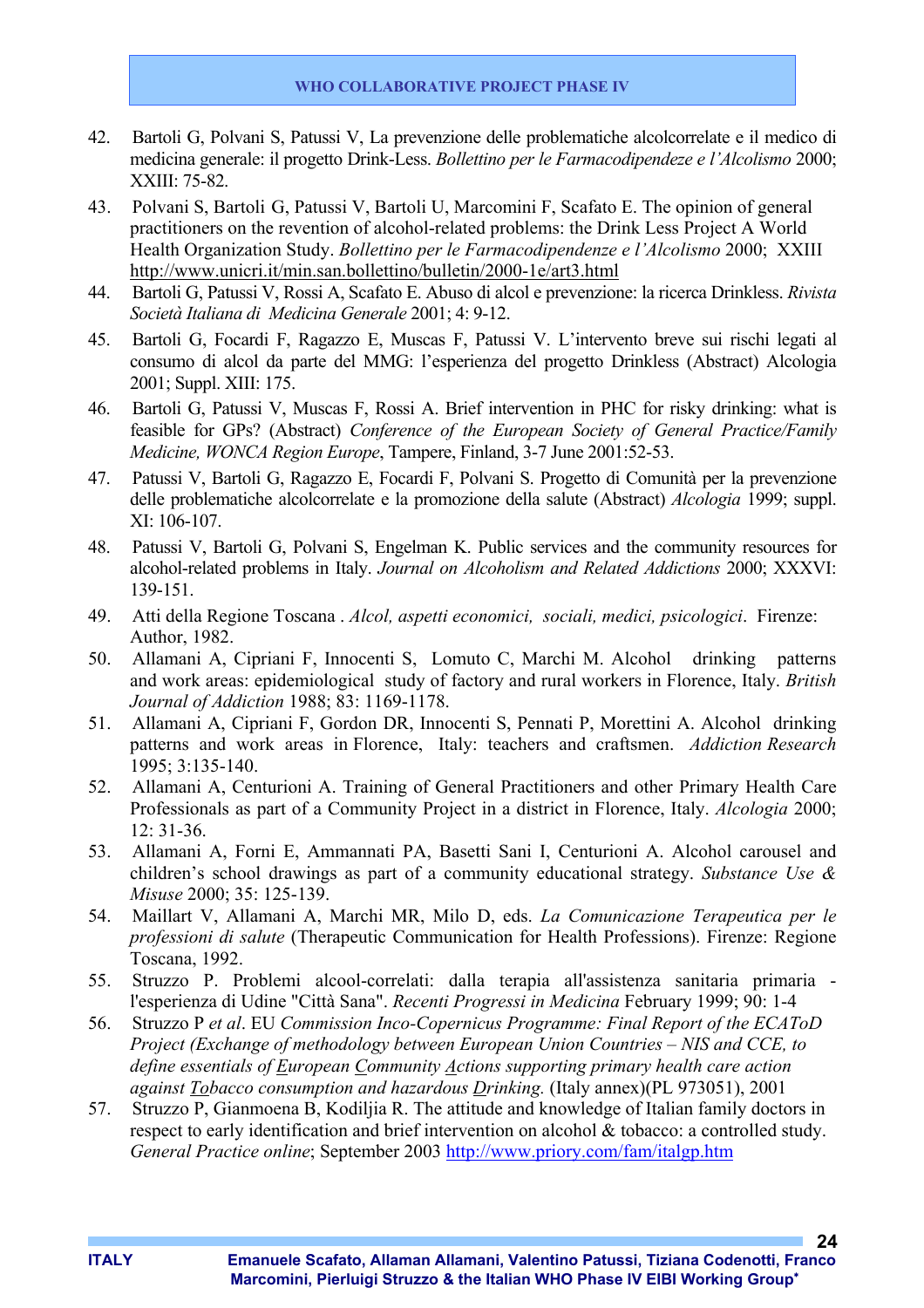# **APPENDIX 11.1**

# **Composition of Italian WHO Phase IV EIBI Working Group**

#### **Coordinating body: Istituto Superiore di Sanità, Rome**

Project supervisor and national coordinator (appointed by WHO in agreement with the Italian Ministry of Health):

ISS: Emanuele SCAFATO*, Istituto Superiore di Sanità (ISS), WHO CC for Research and Health Promotion on Alcohol and Alcohol-related Health Problems, Osservatorio Nazionale Alcol dell'Osservatorio Fumo Alcol e Droga – OssFAD, Centro Nazionale di Epidemiologia, Sorveglianza e Promozione della Salute, Rome, Italy* 

#### Principal Investigators:

Florence 1: Allaman Allamani *Centro Alcologico, Florence Health Agency, NHS*. *Martignacco: Pierluigi Struzzo,* N.H.S., *Regional Network of the Healthy Cities, Udine Padua:Franco Marcomini, Addiction Department, Alcohol Unit, Padua and Tiziana Codenotti, EUROCARE Italia Association, Padua Florence 2: Valentino Patussi, Research Centre for Alcohol Studies, Florence*

#### **Units composition**

#### **Istituto Superiore di Sanità Unit**

Chief investigators: E. Scafato *(ISS)*, R. Russo *(ISS)*, G. Farchi *(ISS)*, C. Gandin *(ISS)*, , P.G. Zuccaro *(ISS)*, F. Cicogna *(Ministry of Health),* Alessandro Rossi *(SIMG)*

Collaborative Investigators L. Di Pasquale *(ISS)*, L. Galluzzo *(ISS)*, R. Scipione *(ISS)*, E. Chessa *(ISS)*, S. Mariotti *(ISS)*, S. Ghirini *(ISS),* N. Parisi *(ISS)*

#### **Florence 1 Unit**

Chief investigators: A. Allamani, *Centro Alcologico, Florence Health Agency, NHS, with the co-operation of* E. Scafato, *National Coordinator, National Institute of Health, Rome.*

Collaborative Investigators: V. Boscherini, *Cooperativa Medica "Leonardo",* Florence;I. Basetti Sani, G. Bardazzi A. Centurioni, *Centro Alcologico,FHA;* P. Ammannati, *Dietetic Unit, Florence Health Agency;* F. Voller, F. Cipriani, *Epidemiology Unit, Regione Toscana Health Agency*; R. Brunetti*, Health Education Unit, Florence Health Agency;* A. Orsetti, G. Guidoni, P. Trotta, *Addiction Department, FHA;* L. Seriacopi, *School Educational System, Florence*; E. Forni, *Polytechnic Institute, Turin;* E. R. Martini, *ASSCOM, Milan;*  P. Struzzo N.H.S., *Regional Network of the Healthy Cities, Udine;* V. Patussi C*entro di Alcologia e Nutrizione, University of Florence.,* 

#### **Martignacco Unit**

Chief investigators: P.Struzzo *N.H.S., Regional Network of the Healthy Cities, Udine*  E. Scafato, *National Coordinator, National Institute of Health, Rome.*

#### **Padua and Florence 2 Units**

Chief investigators: F. Marcomini, *Addiction Department, Alcohol Unit, Padua,* T. Codenotti*, EUROCARE Italia Association, Padua,* V. Patussi, *Research Centre for Alcohol Studies, Florence,* G. Bartoli, *Research Centre for Alcohol Studies, Florence,* E. Scafato, *National Coordinator, National Institute of Health, Rome.* **Collaborative Investigators:** 

O. Bazzani, *Research Centre for Alcohol Studies, Florence,* M. Cecchi, *Addiction Department, Florence Health Agency,* G. Guidoni, *Addiction Department, Florence Health Agency,* S. Polvani, *Epidemiological Office, Addiction Department, Florence Health Agency*, F. Muscas, *Cooperativa Medica MEDICOOP Sesto Fiorentino, Florence,* V. Cerrato, *Ass. EUROCARE Italia, Padua*, L. Nadir*, Ass. EUROCARE Italia, Padua,*  E. Pattarino, *Italian Society of GPs (SIMG),* A. Rossi*, Italian Society of GPs, SIMG*